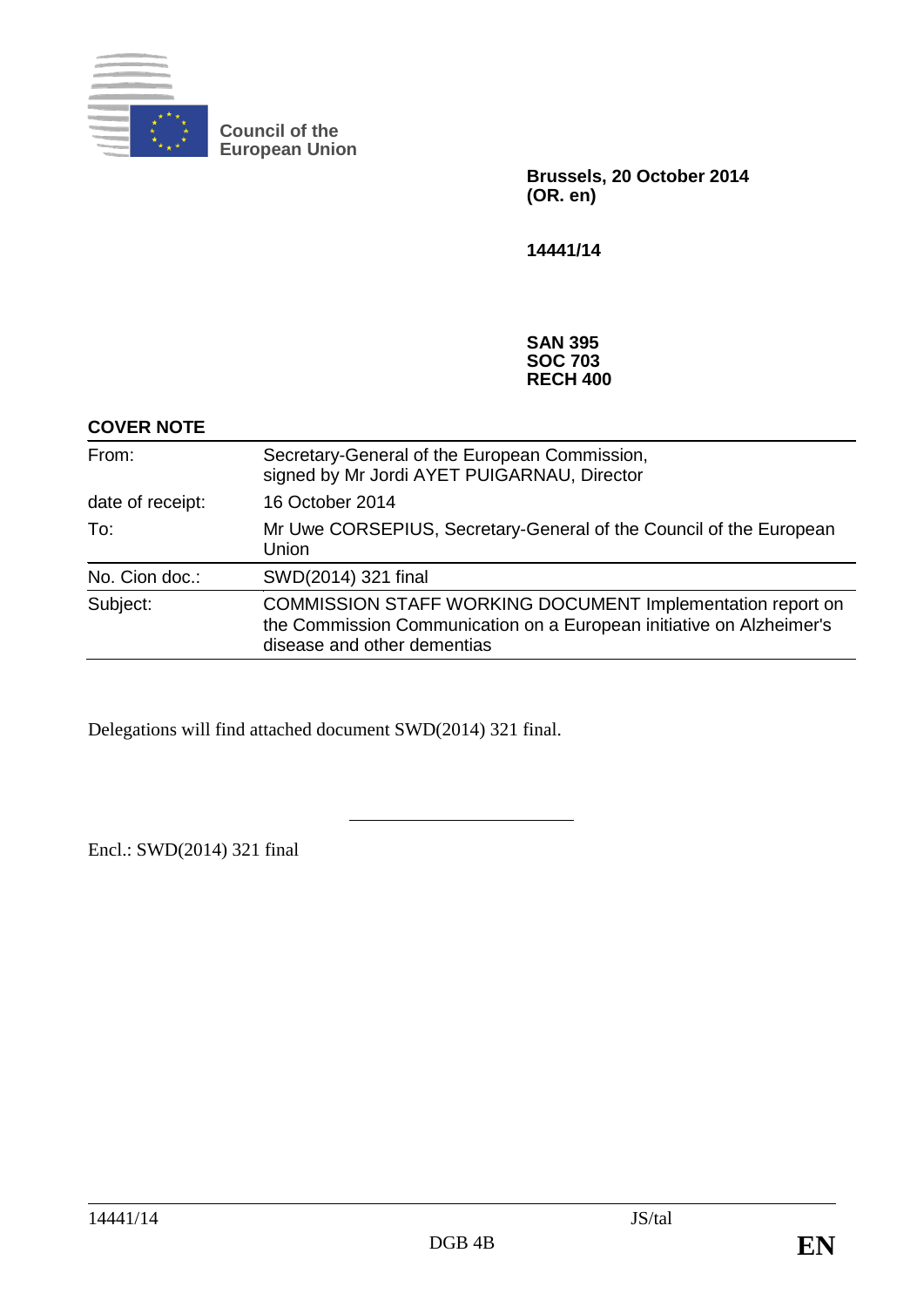

EUROPEAN **COMMISSION** 

> Brussels, 16.10.2014 SWD(2014) 321 final

# **COMMISSION STAFF WORKING DOCUMENT**

**Implementation report on the Commission Communication on a European initiative on Alzheimer's disease and other dementias**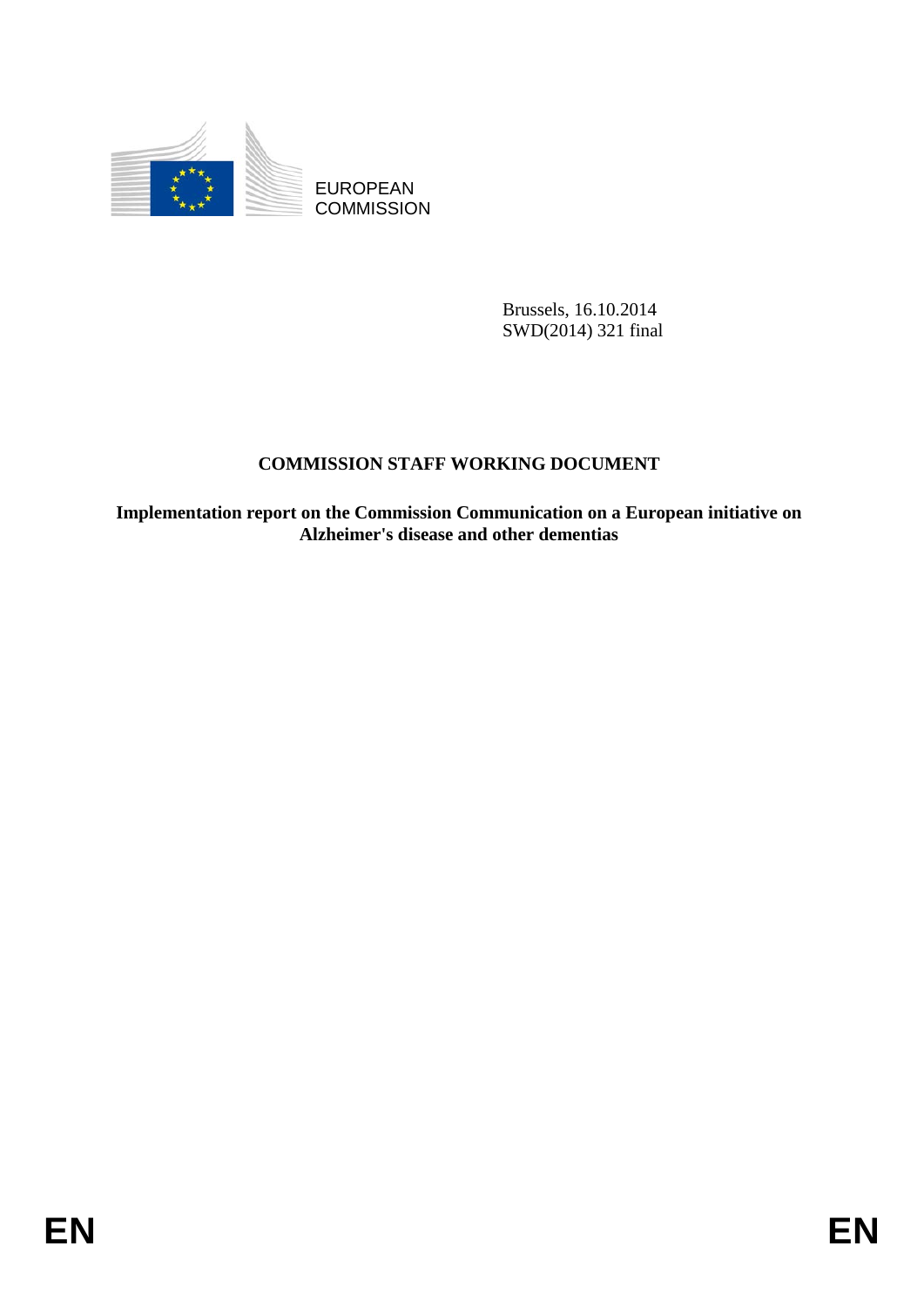#### **COMMISSION STAFF WORKING DOCUMENT**

### **Implementation report on the Commission Communication on a European initiative on Alzheimer's disease and other dementias**

*This document is a European Commission staff working document for information purposes. It does not represent an official position of the Commission on this issue, nor does it anticipate such a position.*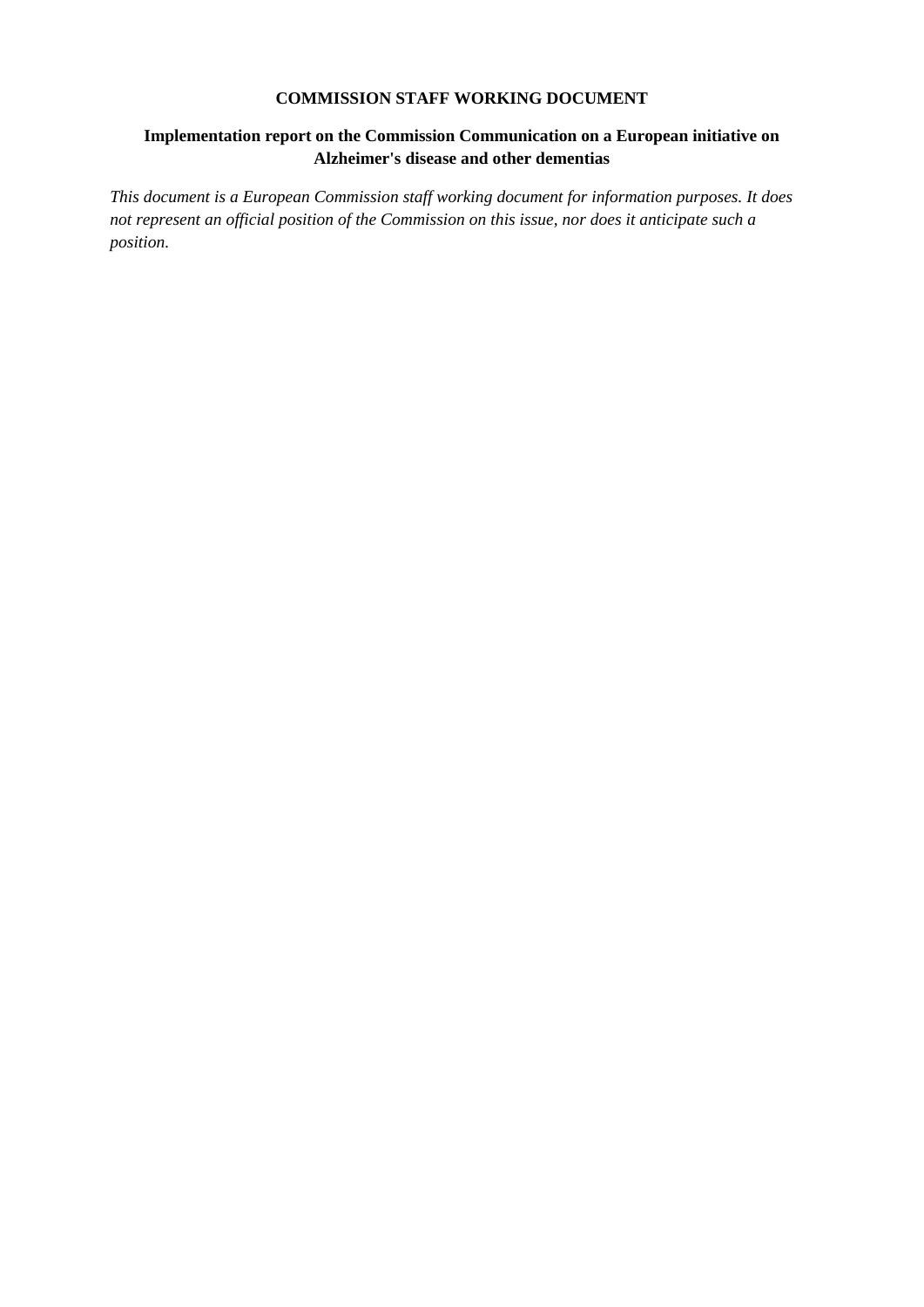## **1. Introduction**

In July 2009, the Commission presented its Communication on a 'European initiative on Alzheimer's disease and other dementias<sup>[1](#page-3-0)</sup> (hereafter "the Communication"). The overall goal of this document was to 'set out actions providing support to Member States in ensuring effective and efficient recognition, prevention, diagnosis, treatment, care, and research for Alzheimer's disease and other dementias in Europe'. The Communication defined four strategic objectives for EU action and Member State cooperation:

- 1) Acting early to diagnose dementia and promote well-being with age;
- 2) A shared European effort to better understand dementia conditions: Improving epidemiological knowledge and coordination of research;
- 3) Supporting national solidarity with regard to dementias: sharing best practices for care of people suffering dementia;
- 4) Respecting the rights of people with dementia.

This paper responds to the Commission's announcement in the Communication to produce an implementation report.

The report presents the key activities that have taken place since 2009 and summarises their main achievements. A wide range of activities have been implemented as part of the strategy, in the context of EU-health policy and of other EU-policy areas. The activities presented in this report include, among others, the Joint Action Alzheimer Cooperative Valuation in Europe (ALCOVE) (hereafter "Joint Action ALCOVE").

The Joint Action ALCOVE was a collaboration on dementia, implemented between 2011 and 2013 and co-financed by the EU Health Programme 2008-2013 and the participating Member States. The Joint Action was led by France (Haute Autorité de Santé) and involved 30 partners from 19 EU Member States). Through its work, the Joint Action ALCOVE has added upon existing knowledge and promoted the exchange of information on dementia in order to preserve the health, quality of life, autonomy, and dignity of people living with dementia and their caregivers in EU Member States<sup>[2](#page-3-1)</sup>. The results of the Joint Action were presented at its Final Conference on 28 March 2013 in Paris. They are available at: http://www.alcoveproject.eu/

<span id="page-3-0"></span><sup>&</sup>lt;sup>1</sup> "Communication from the Commission to the European Parliament and the Council on a European initiative on Alzheimer's disease and other dementias." Commission of the European Communities, 22 Jul. 2009. COM(2009) 380 final. Web. 20 May 2014. [<http://ec.europa.eu/health/archive/ph\\_information/dissemination/documents/com2009\\_380\\_en.pdf>](http://ec.europa.eu/health/archive/ph_information/dissemination/documents/com2009_380_en.pdf).  $\overline{a}$ 

<span id="page-3-1"></span><sup>&</sup>lt;sup>2</sup> ALCOVE included four thematic work packages: Epidemiological data on dementia (led by Italy); Timely diagnosis of dementia (United Kingdom); Support systems for behavioural and psychological symptoms of dementia (BPSD) (Finland); Rights, autonomy and dignity of people living with dementia (Belgium).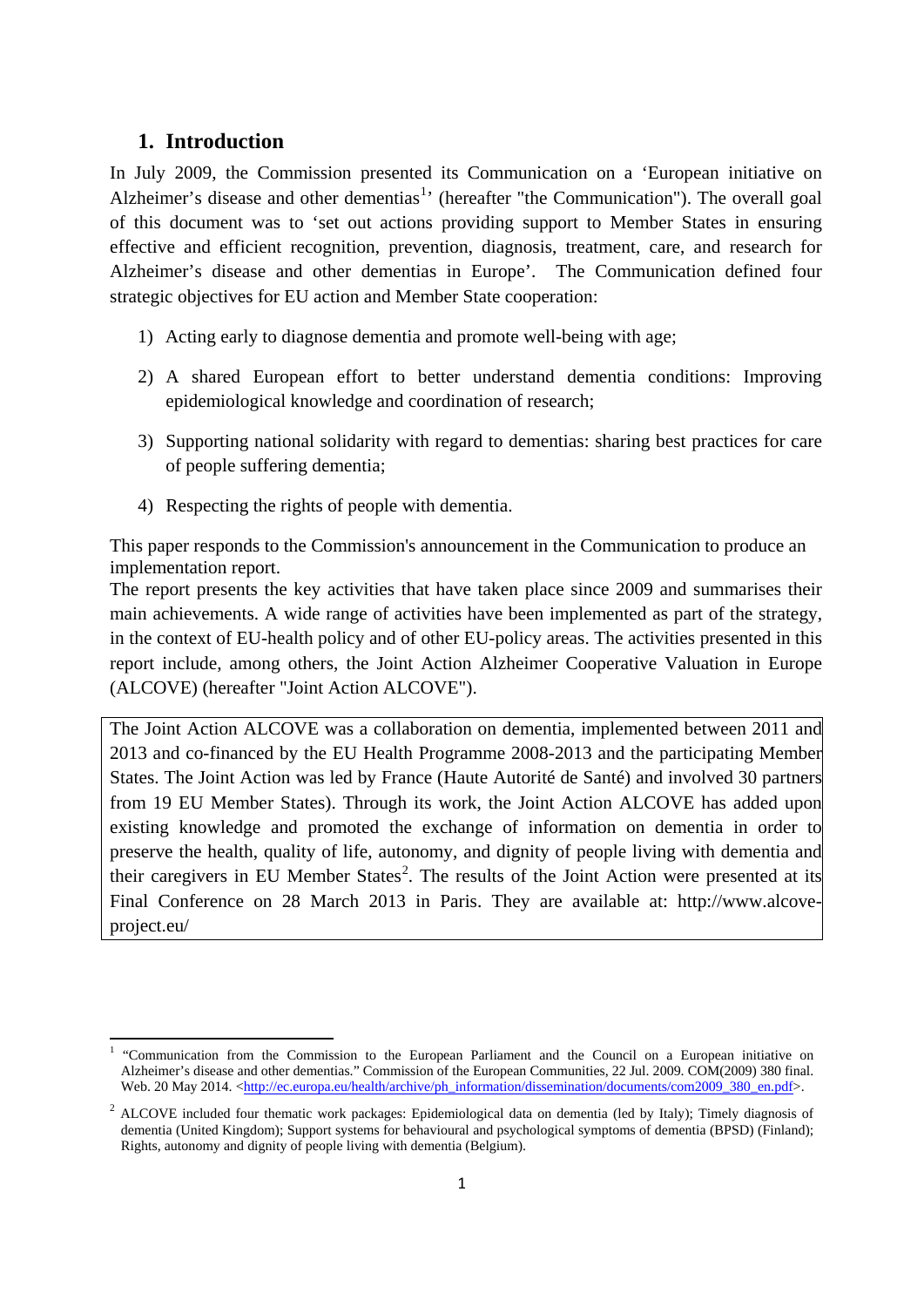Besides the Joint Action ALCOVE, the report presents a number of further key activities that were linked to the strategy or contributed to its implementation, such as the European Innovation Partnership on Active and Healthy Ageing, EU-level activities in the fields of research (including the Joint Programming Initiative on Neurodegenerative Diseases [JPND]), eHealth, long-term care, and health statistics.

In order to give evidence about the extent to which the strategy has supported developments at national level, the report summarises the findings from a survey among the Member States. The report also refers to the initiative of the G8-Group to start up a "Global action against Dementia", in which the Commission has been involved through its participation in the Summit of Ministers of Health launching the process in December  $2013<sup>3</sup>$  $2013<sup>3</sup>$  $2013<sup>3</sup>$  and the following series of high-level forums. In its final section, the report provides an outlook on a number of forthcoming Commission activities on dementia.

## **2. The implementation activities and their key achievements**

## **2.1. Acting early to diagnose dementia and promote well-being with age**

## **2.1.1. Early and timely diagnosis of dementia**

A key concern underlying the Communication was that many people suffering from dementia never receive a diagnosis. In addition, where a diagnosis is made, it is frequently late in the course of the disease when clinical signs have progressed and daily activities, cognition, relationships and quality of life are already significantly challenged.

## *Activities and findings of the Joint Action ALCOVE*

The Joint Action work package 'Timely diagnosis of dementia' found that many factors contribute to delays in diagnoses, including the stigma around dementia and the availability of diagnostic services and of interventions and support following diagnosis. Many countries report that up to 40% - 60% of dementia cases may be currently going undiagnosed and cite inadequate training of General Practitioners in diagnosing dementia and recognising its early symptoms as part of the problem. It is highly advisable to seek an early medical assessment when cognitive changes take place because many conditions can cause people to experience confusion and loss of memory and many of these conditions are treatable. On the other hand, undergoing an assessment for dementia predisposes the person and their family to face both fears concerning the disease and the fear of being stigmatised for having it.

<span id="page-4-0"></span><sup>3</sup> UK G8 Dementia Summit of Health Ministers, 10-11 December 2013. More information under: http://dementiachallenge.dh.gov.uk/category/g8-dementia-summit/ **.**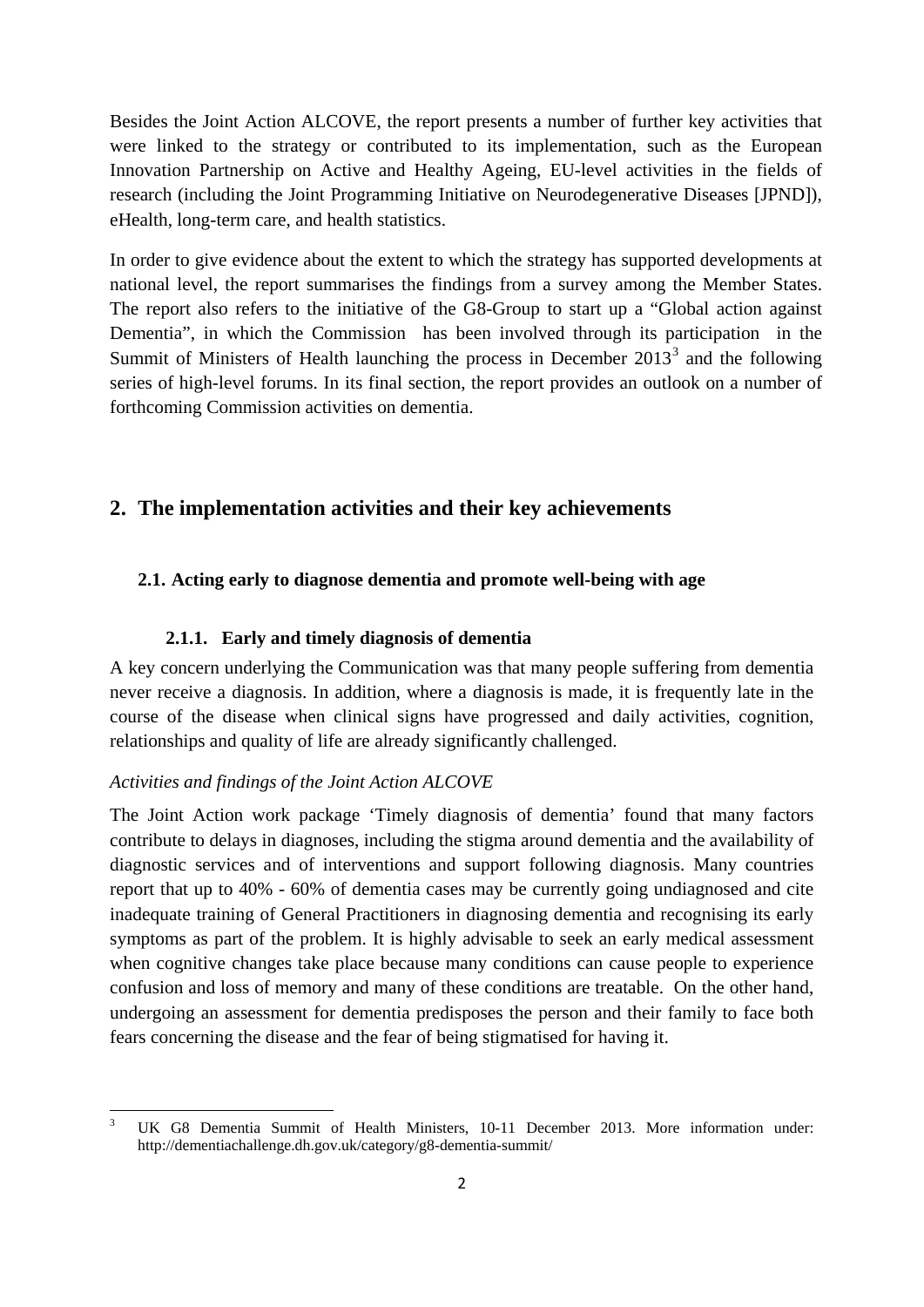Therefore, the Joint Action work package proposed that early diagnosis should also be timely diagnosis, occurring at a point when the person and their family are ready to undergo assessment. Based on this recommendation, the work package developed five different strategy models, which explain how health policy can plan and benchmark service provision for the diagnosis of dementia at local or national levels.

#### *EU-level work to improve diagnosis*

The European Commission's Joint Research Centre (JRC) supported corresponding initiatives by professional organisations and Member States by developing quality assurance tools for enabling reliable measurements for the diagnosis of Alzheimer's disease. The JRC started in 2013 with the development of reference materials, in co-operation with the International Federation of Clinical Chemistry and Laboratory Medicine (IFCC) and the Alzheimer Association, e.g. for a peptide biomarker in cerebrospinal fluid of potential patients, aiming to support earlier diagnosis based on reliable measurement data. In addition, as part of its work on the role of nutrition in active and healthy ageing, the JRC considered the role of dietary components in the progression of cognitive decline and dementia<sup>[4](#page-5-0)</sup>. An ongoing feasibility analysis on dietary recommendations for the elderly population may add further to this point.

Furthermore, the Innovative Medicines Initiative (IMI) Joint Undertaking, a public-private partnership between the EU and the pharmaceutical industry, published a call for proposals in December 2013, including the topic 'European platform to facilitate proof-of-concept for prevention of Alzheimer's Disease' (EPOC-AD) with dedicated funding of EUR 25 million from the EU and EUR 28 million of in-kind contribution from industry. The goal is to enable rapid cycling of learning from registries and longitudinal cohorts into adaptive clinical trials that shorten timelines, improve efficiencies and permit more rapid dissemination of knowledge.

#### **2.1.2. Promoting well-being with age**

**.** 

The Communication underlined that health promotion and disease prevention, as well as the adoption of a "healthy brain lifestyle", can help to avoid cognitive decline and in particular vascular dementia. The Communication also emphasised the importance of mental activity and stimulation and the important support that elderly people with cognitive problems and mild dementia, and also their caregivers, can get from ICT solutions (e-Health).

#### *The European Innovation Partnership on Active and Healthy Ageing*

Improving the quality of life of older people in the EU, including those suffering from cognitive decline, is one of the objectives of the European Innovation Partnership on Active

<span id="page-5-0"></span><sup>&</sup>lt;sup>4</sup> Ning Mak T, Caldeira S.,." The Role of Nutrition in Active and Healthy Ageing." European Commission, 2014. Web. 1 Aug. 2014. < http://bookshop.europa.eu/en/the-role-of-nutrition-in-active-and-healthy-ageing-pbLBNA26666/>.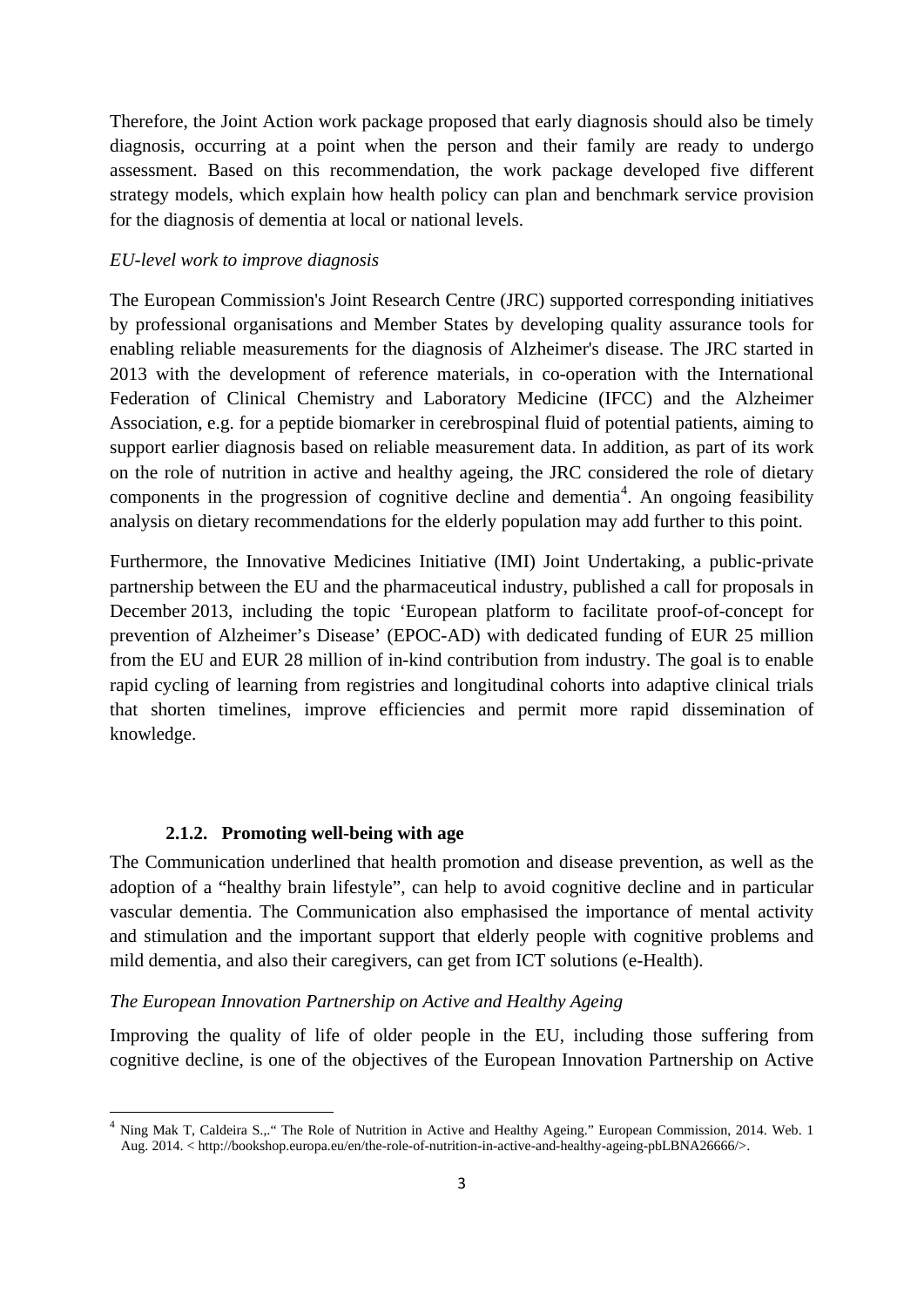and Healthy Ageing (EIP AHA). The Partnership was launched in  $2011<sup>5</sup>$  $2011<sup>5</sup>$  $2011<sup>5</sup>$  with the overarching target to increase the average healthy life years of EU citizens by two years by 2020. It brings together key stakeholders in the innovation cycle (end users, public authorities, industry) in a forum in which they cooperate and coordinate their work for innovation in health.

The Partnership includes activity strands that aim to develop solutions for people living with dementia<sup>[6](#page-6-1)</sup>. One of these strands deals with "prevention of frailty and cognitive decline". Through their work, the partners involved have identified good practices on cognitive decline, on functional decline and on frailty in general<sup>[7](#page-6-2)</sup>. This collaborative work suggests that innovative organisational approaches and technical solutions for evidence-based interventions that target frail older people can result in a more efficient use of resources $8$ .

The second dementia-related theme of work under the Partnership is innovation for "agefriendly environments". Here, the partners explored effective and sustainable ways of creating supportive environments for people living with dementia, which enable improvements in the quality of life and help people with dementia to remain independent for longer. The focus was on improvements in communities, care settings, and homes<sup>[9](#page-6-4)</sup>.

The EIP AHA activities have also highlighted cross-cutting issues of user empowerment, namely empowerment of persons with dementia and their carers in the development of ICT solutions through methods of co-design<sup>[10](#page-6-5)</sup> and in the area of integrated care highlighting the importance of responding to the needs of Alzheimer's disease patients by coordinating different levels of health and social care services around the needs of the patient in community and home care settings.<sup>[11](#page-6-6)</sup>

#### *The European Pact for Mental Health and Well-being*

<span id="page-6-0"></span><sup>5</sup> "Communication from the Commission to the European Parliament, the Council, the European Economic and Social Committee and the Committee of the Regions. Europe 2020, Flagship Initiative. Innovation Union." Com (2010) 546 Final. European Commission, 6 Oct. 2010. Web. 21 May 2014. <http://ec.europa.eu/research/innovation-union/pdf/innovationunion-communication\_en.pdf>.

<span id="page-6-1"></span><sup>6</sup> More information on examples of Activities on dementia within the European Innovation Partnership on Active and Healthy Ageing (2012-2015) can be found here: http://ec.europa.eu/health/major\_chronic\_diseases/diseases/alzheimer/index\_en.htm

<span id="page-6-2"></span> $<sup>7</sup>$  These solutions focus on: the improvement of screening methods to detect dementia early; the identification of predicting</sup> factors of Alzheimer's disease and other forms of dementia; testing of new drugs; diffusion of new ICTs to support ageing better with cognitive impairments and to improve screening and diagnostic tools; and training of dementia patients to maintain and improve neuro-psychological functions.

<span id="page-6-3"></span><sup>&</sup>lt;sup>8</sup> "A Compilation of Good Practices. Prevention and Early Diagnosis of Frailty and Functional Decline, Both Physical and Cognitive, in Older People." European Commission, 2013. Web. 21 May 2014. <http://ec.europa.eu/research/innovationunion/pdf/active-healthy-ageing/gp\_a3.pdf>.

<span id="page-6-4"></span><sup>&</sup>lt;sup>9</sup> "A Compilation of Good Practices. Innovation for Age-Friendly Buildings, Cities and Environments." European Commission, 25 Nov. 2013. Web. 21 May 2014. <http://ec.europa.eu/research/innovation-union/pdf/active-healthyageing/gp\_d4.pdf>.

<span id="page-6-5"></span><sup>10</sup> http://ec.europa.eu/research/innovation-union/pdf/active-healthy-ageing/c2\_action\_plan.pdf

<span id="page-6-6"></span> $11$  http://ec.europa.eu/research/innovation-union/pdf/active-healthy ageing/b3\_action\_plan.pdf#view=fit&pagemode=none\_action\_plan.pdf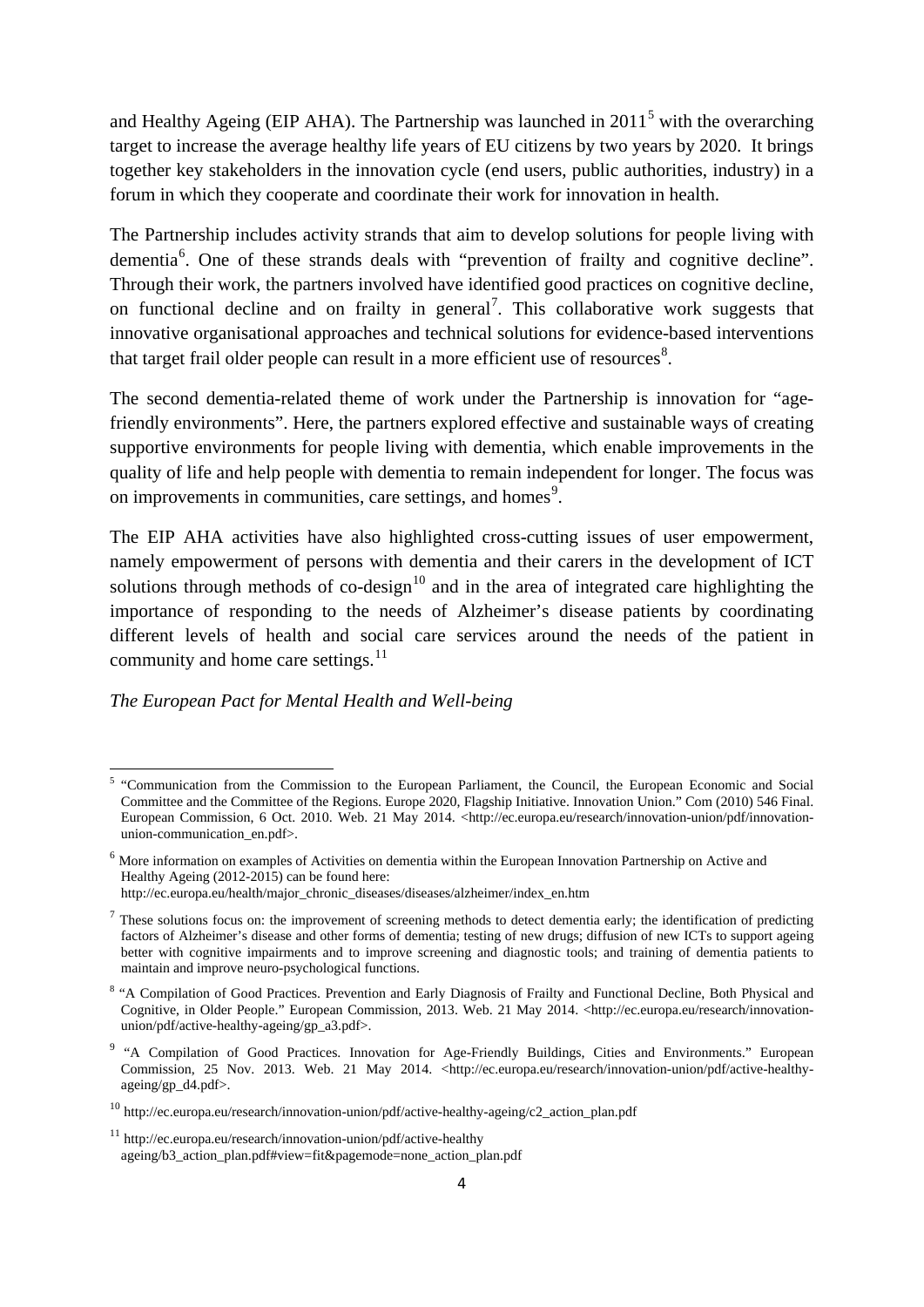Two thematic conferences, of which the first one addressed measures to promote social inclusion and to combat stigma in mental health<sup>[12](#page-7-0)</sup> and the second one dealt with promoting the mental health of older people<sup>[13](#page-7-1)</sup>, helped the "dementia integration" into the European Pact for Mental Health and Well-Being. The events brought together policy makers, professionals and research experts to discuss principles and examples of good practices in policies and practices in Europe. Building on the results of these two conferences, and of three further conferences, a Joint Action on Mental Health and Well-being<sup>[14](#page-7-2)</sup> was launched in 2013. Its objective is to develop a common framework of action on mental health and well-being by 2016.

#### *e-Health*

New digital technologies have a strong potential to help face the challenges linked to dementia and neurodegenerative disorders. Some examples of eHealth-solutions for people with dementia are wearable, portable or implantable devices which are linked to appropriate platforms and services and promote the interaction between patients and doctors. Where necessary, they can also facilitate self-treatment and cognitive behavioural therapy. Other solutions, in-silico, are based on computer modelling of the diseases and offer decision support for diagnosis and treatment.

Following the first eHealth Action Plan 2004 – 2012, the Commission adopted in 2012 the Communication 'eHealth Action Plan  $2012 - 2020$  Innovative healthcare for the  $21<sup>st</sup>$  century'. The action plan supports research, development and innovation in the field of neurodegenerative diseases and the wider mental health field. Interdisciplinary research addresses the parallel development of technological solutions and new management of treatment models based on closed-loop approaches<sup>15</sup>. The research projects under the Action Plan aim at:

- 1) Objective and quantitative assessment of symptoms, patient condition, effectiveness of therapy and use of medication;
- 2) Decision support for treatment planning;
- 3) Provision of warnings and motivating feedback.

Although the implementation of this Action Plan is still in an early phase, the deployment of telemedicine and other eHealth tools is steadily picking up. The substantial base of evidence supporting the potential of eHealth services and the growing political importance of health

 $\overline{a}$ 

<span id="page-7-0"></span><sup>&</sup>lt;sup>12</sup> Thematic Conference supported by the Belgian Presidency of the EU "Promoting Social Inclusion and Combating Stigma for better Mental Health and Well-being", Lisbon / Portugal, 8th - 9th November 2010, more information: [http://ec.europa.eu/health/mental\\_health/events/ev\\_20101108\\_en.htm](http://ec.europa.eu/health/mental_health/events/ev_20101108_en.htm)

<span id="page-7-1"></span><sup>&</sup>lt;sup>13</sup> Thematic Conference supported by the Spanish Presidency of the EU "Mental Health and Well-being in Older People – Making it happen", Madrid, 28-29 June 2010. More information about the conference is available under the link: http://ec.europa.eu/health/mental\_health/events/ev\_20100419\_en.htm

<span id="page-7-2"></span><sup>14</sup> http://www.mentalhealthandwellbeing.eu/

<span id="page-7-3"></span><sup>&</sup>lt;sup>15</sup> An approach where a management system is designed to feed outcomes from the processes back into the system to allow for future improvements and changes in a patient's course of care.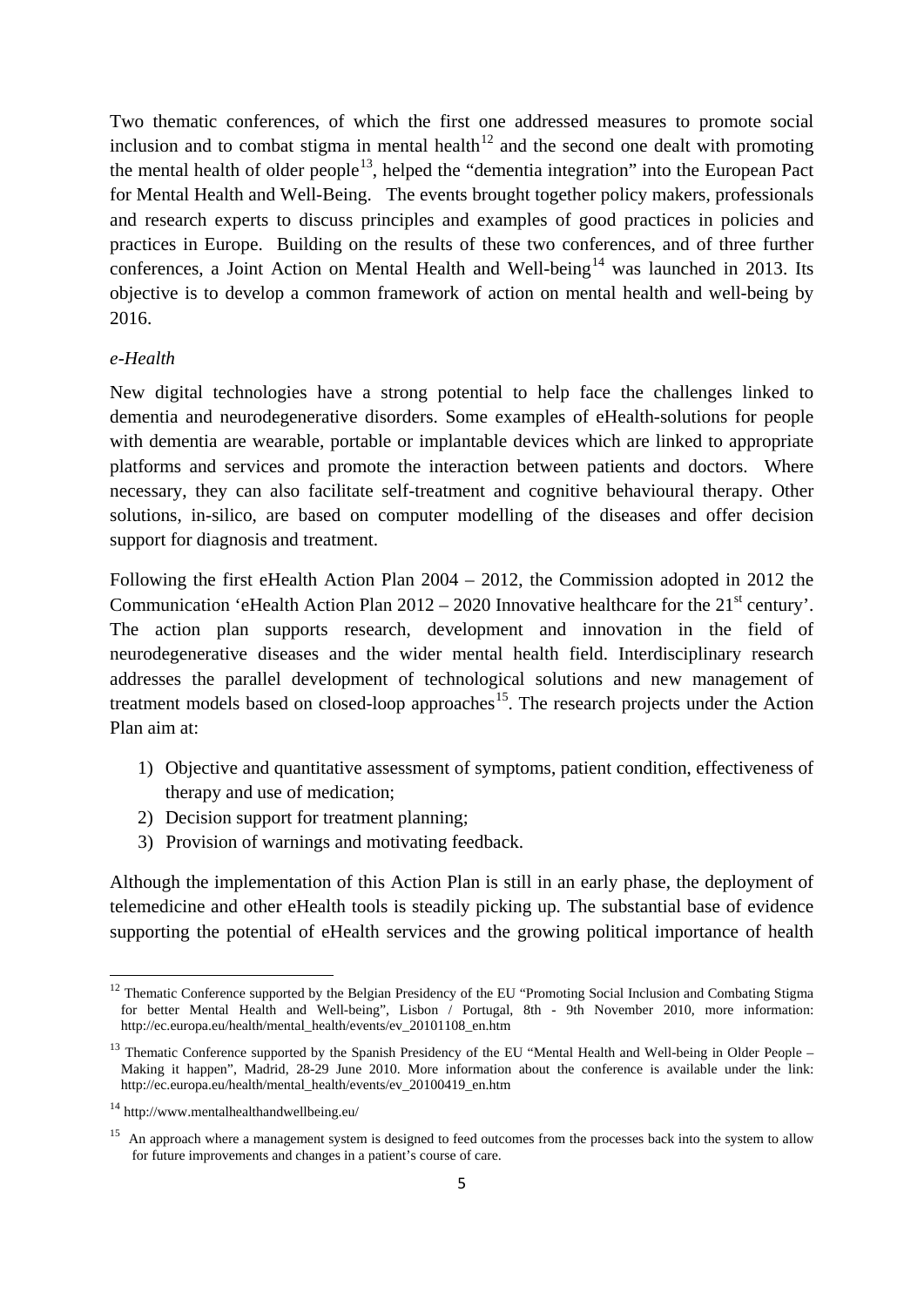systems reform in the context of the ageing European population have elevated eHealth on the political agenda and have also raised expectations as to what it can deliver.

The implementation of the eHealth Action Plans includes the funding of projects from the 'ICT for Health' Programmes. By 2012, three projects, which focused on using ICTs for the cognitive training of older people, were completed<sup>16</sup>. Further projects have been launched. These address the fields of disease management, quality of life, cognitive training and social activation<sup>17</sup>. Finally, a number of further projects are supported in the computer-based Virtual Physiological Human (VPH) framework, which models and simulates diseases and develops ICT solutions for the early and differential diagnosis of Alzheimer's disease and other  $d$ ementias<sup>[18](#page-8-2)</sup>.

### **The key achievements on this objective:**

 $\overline{a}$ 

- The development of recommendations on timely diagnosis and strategy models for service provision and benchmarking in this field (Joint Action ALCOVE).
- Sets of innovative good practices on "prevention and frailty and cognitive decline" and building "age-friendly communities" were identified (European Innovation Partnership on Active and Healthy Ageing);
- The "dementia dimension" was integrated in the European Pact for Mental Health and Well-being;
- Funding of eHealth-projects that developed ICT-based in-silico solutions for diagnosing people with dementia (eHealth Action Plans 2004-2012 and 2012-2020).

## **2.2. A shared European effort to better understand dementia conditions: Improving epidemiological knowledge and coordination of research**

The Communication stressed that reliable prevalence and incidence data on dementias<sup>[19](#page-8-3)</sup> are essential if Member States are to be able to make appropriate plans and provisions. Furthermore, the Communication referred to EU-research efforts in the areas of brain and ageing research, and plans to promote coordination of public research efforts into

<span id="page-8-0"></span><sup>&</sup>lt;sup>16</sup> SOCIABLE "What is SOCIABLE?" Sociable, n.d. Web. 21 May 2014. [http://www.cognitivetraining.eu/?q=about-us;](http://www.cognitivetraining.eu/?q=about-us) "About." Long Lasting Memories, n.d. Web. 21 May 2014. [http://www.longlastingmemories.eu/?q=content/about;](http://www.longlastingmemories.eu/?q=content/about) AGNES Successful Ageing in a Networked Society." Agnes, n.d. Web. 21 May 2014. [http://agnes-aal.eu/site.](http://agnes-aal.eu/site)

<span id="page-8-1"></span><sup>&</sup>lt;sup>17</sup> "What is VERVE?" Verve Consortium, n.d. Web. 21 May 2014. [www.verveconsortium.eu;](http://www.verveconsortium.eu/) Dementia Ambient Care: Multi-Sensing Monitoring for Intelligent Remote Management and Decision Support." Dem@Care, n.d. Web. 21 May 2014[. www.demcare.eu.](http://www.demcare.eu/)

<span id="page-8-2"></span><sup>18</sup> "From patient data to personalised healthcare in Alzheimer's disease". PredictAD, n.d. Web. 31 Jul. 2014. [<http://www.predictad.eu/>](http://www.predictad.eu/); " PredictND, n.d. Web. 31 Jul. 2014. [<http://www.predictnd.eu/](http://www.predictnd.eu/) VPH-DARE@IT, n.d. Web. 21 May 2014. http://www.vph-dare.eu/index.php/project.

<span id="page-8-3"></span><sup>&</sup>lt;sup>19</sup> A presentation of EU-level health statistics data on dementia can be found here: http://ec.europa.eu/health/major\_chronic\_diseases/diseases/alzheimer/index\_en.htm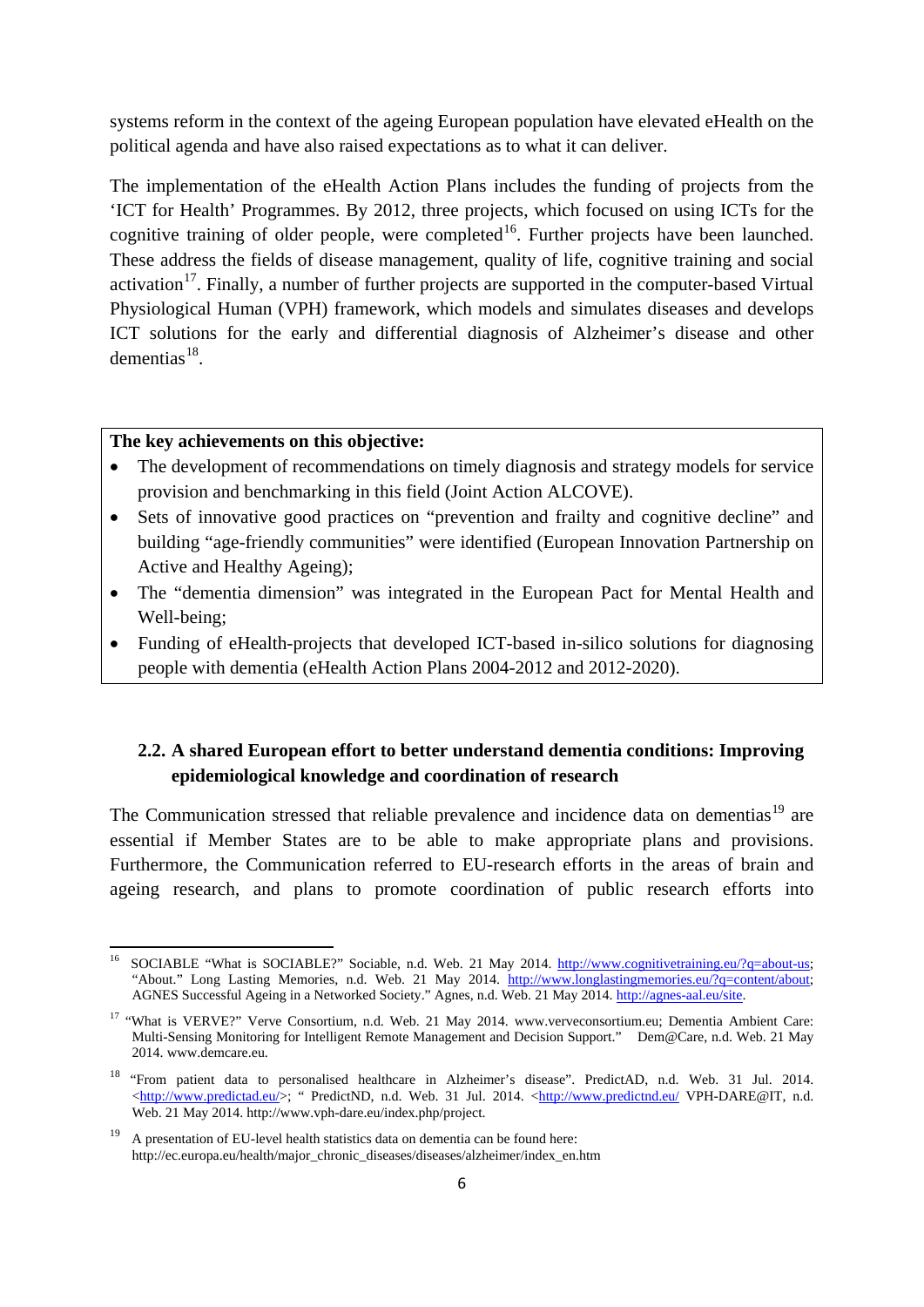neurodegenerative diseases in order to overcome their fragmentation by setting up a pilot Joint Programming initiative on neurodegenerative diseases.

### **2.2.1. Improving epidemiological knowledge**

Implementation activities were, firstly, carried out through the Joint Action ALCOVE and, secondly, through EU-level work on health statistics.

### *Activities and findings of the Joint Action ALCOVE*

The Joint Action work package 'Epidemiological data on dementia' evaluated peer-reviewed articles and performed a systematic review on prevalence rates for dementia in Europe, using the same terms that the EuroCoDe project  $(2006-2008)^{20}$  $(2006-2008)^{20}$  $(2006-2008)^{20}$  had adopted for systematic reviews.

On the basis of the highest quality epidemiological studies, the ALCOVE report estimated a dementia prevalence rate of 7.23% in the population aged 65 years or older, corresponding to an estimated number of 6.37 million cases (EU-27 countries, 2011). This estimation was 22.1% lower than the earlier estimates from the EuroCoDe review (prevalence rate: 9.28%, 8.3 million cases). Based on this work, the Joint Action identified a set of recommendations for future data collections on estimates of the prevalence of dementias in Europe.

In addition, the Joint Action estimated that antipsychotics are prescribed for 35.6% of people with dementia residing in nursing homes (ranging between 25.8% in Norway to 60% in Italy), while antipsychotics are taken by an estimated 10.6% of the general elderly population. Here, values range from 5.7% in France to 32.5% in Finland. The United Kingdom, Sweden and France have carried out campaigns to reduce the exposure to antipsychotics in the population living with dementia. In the United Kingdom, for instance, the rate was reduced by 52% between 2008 and  $2011^{21}$ .

In conclusion, the Joint Action underlined that the overprescribing of antipsychotics for the behavioural disorders in dementia represents a major worldwide safety and ethical issue. Therefore, the Member States in the Joint Action ALCOVE developed a shared Toolbox for Antipsychotics Limitation in Dementia<sup>[22](#page-9-2)</sup>.

#### *EU-level work on public health statistics and dementia*

**.** 

The activities in the context of EU-public health statistics in the field of dementia were founded on the legal basis for EU statistical data collection in the field of public health, as

<span id="page-9-0"></span><sup>&</sup>lt;sup>20</sup> http://www.alzheimer-europe.org/Alzheimer-Europe/Our-work/Completed-AE-projects/2006-2008-EuroCoDe

<span id="page-9-1"></span><sup>21</sup> http://www.alcove-project.eu/images/pdf/ALCOVE\_SYNTHESIS\_REPORT\_VF.pdf

<span id="page-9-2"></span><sup>&</sup>lt;sup>22</sup> [http://www.alcove-project.eu/images/synthesis-report/ALCOVE\\_SYNTHESIS\\_REPORT\\_Toolbox.pdf](http://www.alcove-project.eu/images/synthesis-report/ALCOVE_SYNTHESIS_REPORT_Toolbox.pdf) Examples of European Projects from the Toolbox of the Joint Action 'Alzheimer Cooperative Valuation in Europe (ALCOVE)' can be found here: http://ec.europa.eu/health/major\_chronic\_diseases/diseases/alzheimer/index\_en.htm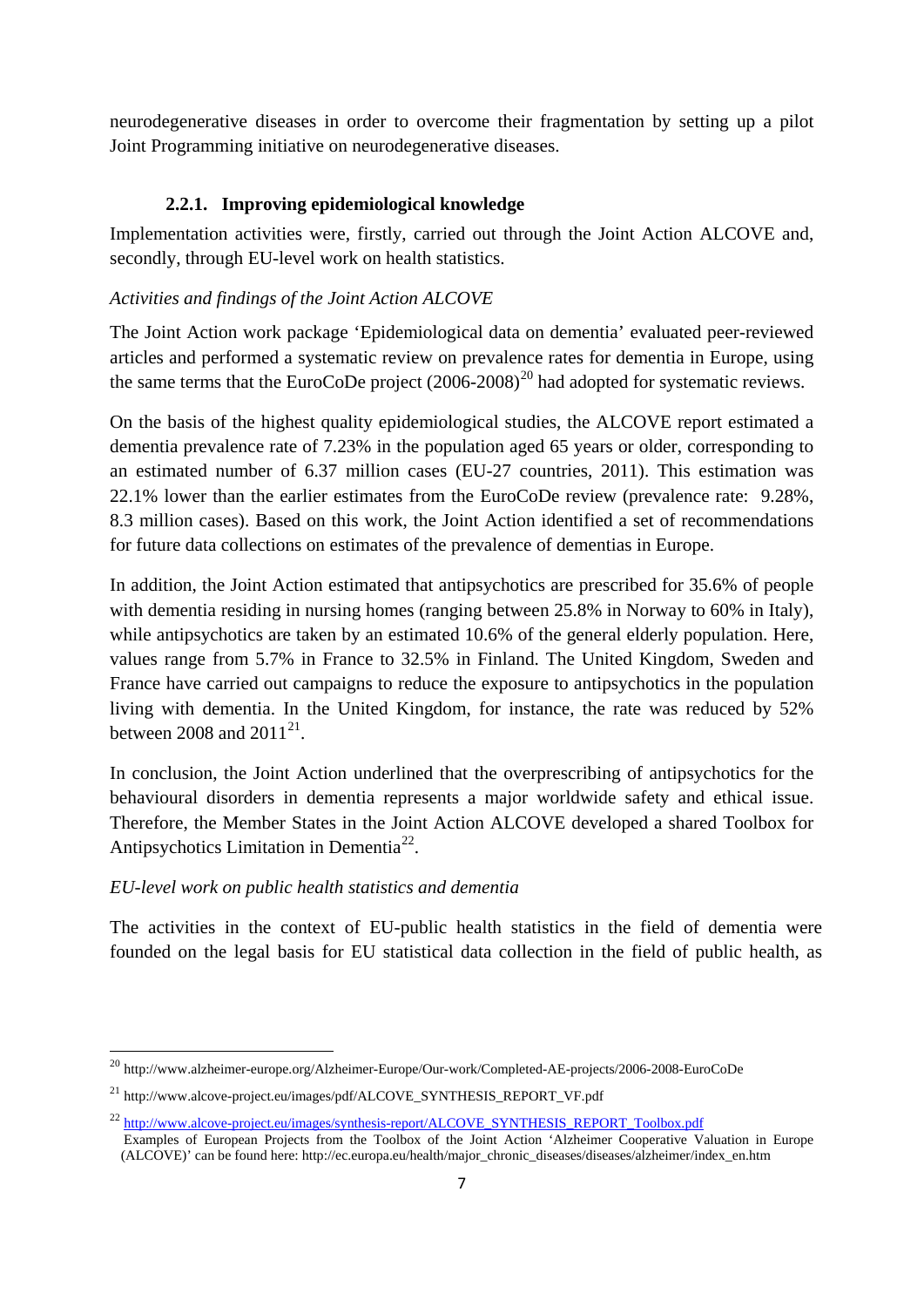established by Regulation<sup>[23](#page-10-0)</sup> (EC) No 1338/2008 of the European Parliament and of the Council of 16 December 2008 on Community statistics on public health and health and safety at work.

The implementation process featured two main developments relevant to data on dementia:

- Firstly, the Joint Action on European Community Health Indicators Monitoring (ECHIM) has developed more precise definitions of the indicators. It delivered a shortlist of 88 health indicators classified by policy areas, including a specific indicator on dementia and other health services indicators where dementia is one of the diseases monitored. The European Core Health Indicator on Dementia is currently being developed.
- Secondly, the Commission supported 16 Member States which participated in pilot projects aiming to assess the feasibility of the proposed data collection method. A Eurostat Task Force on morbidity statistics analysed the pilot projects and released a report<sup>[24](#page-10-1)</sup> on 15 April 2014 with recommendations on how to identify the best estimates for the measurements presented in the European shortlist, including disease-specific recommendations. As regards specifically "mental and behavioural disorders, including Alzheimer's disease and other types of dementia", the report concluded that getting more reliable and comparable estimates on the prevalence of dementia would require the use of multiple data sources. Standards for definitions, data collections and algorithms for linking data from different sources should be developed and agreed in the short-term before starting regular data collections at EU level in view of an implementing regulation on morbidity statistics.

In parallel to the ECHIM process and the piloting phase on morbidity data collection methodology, an implementing Regulation<sup>[25](#page-10-2)</sup> on Community statistics on causes of death was adopted in 2011, obliging Member States to transmit to the Commission "statistics in the domain of 'causes of death' [which] shall concern all registered deaths […] occurring in each Member State". The Commission publishes these statistics according to the European shortlist of 86 causes of death<sup>[26](#page-10-3)</sup> which includes dementia and Alzheimer's disease. The Commission has put in place a Taskforce on Satellite Lists and foresees in 2014 the dissemination of "satellite

<span id="page-10-0"></span><sup>&</sup>lt;sup>23</sup>"Regulation (EC) No 1338/2008 of the European Parliament and of the Council of 16 December 2008 on Community statistics on public health and health and safety at work." Web. 6 Oct 2014. < http://eurlex.europa.eu/LexUriServ/LexUriServ.do?uri=OJ:L:2008:354:0070:0081:EN:PDF>.

<span id="page-10-1"></span><sup>&</sup>lt;sup>24</sup> "Morbidity statistics in the EU. Report on pilot studies." Eurostat, n.d. Web. 11 May 2014. <http://epp.eurostat.ec.europa.eu/cache/ITY\_OFFPUB/KS-TC-14-003/EN/KS-TC-14-003-EN.PDF>

<span id="page-10-2"></span><sup>&</sup>lt;sup>25</sup> "Commission Regulation (EU) No 328/2011 of 5 April 2011 implementing Regulation (EC) No 1338/2008 of the European Parliament and of the Council on Community statistics on public health and health and safety at work, as regards statistics on causes of death." Web. 21 May 2014. <http://eur-lex.europa.eu/LexUriServ/LexUriServ.do?uri=OJ:L:2011:090:0022:0024:EN:PDF>.

<span id="page-10-3"></span><sup>26</sup> "European Shortlist for Causes of Death, 2012." *ec.europa.eu/Eurostat.* Eurostat. n.d. Web. 13 May 2014 [http://ec.europa.eu/eurostat/ramon/nomenclatures/index.cfm?TargetUrl=LST\\_NOM\\_DTL&StrNom=COD\\_2012&StrLan](http://ec.europa.eu/eurostat/ramon/nomenclatures/index.cfm?TargetUrl=LST_NOM_DTL&StrNom=COD_2012&StrLanguageCode=EN&IntPcKey=&StrLayoutCode=HIERARCHIC) [guageCode=EN&IntPcKey=&StrLayoutCode=HIERARCHIC](http://ec.europa.eu/eurostat/ramon/nomenclatures/index.cfm?TargetUrl=LST_NOM_DTL&StrNom=COD_2012&StrLanguageCode=EN&IntPcKey=&StrLayoutCode=HIERARCHIC)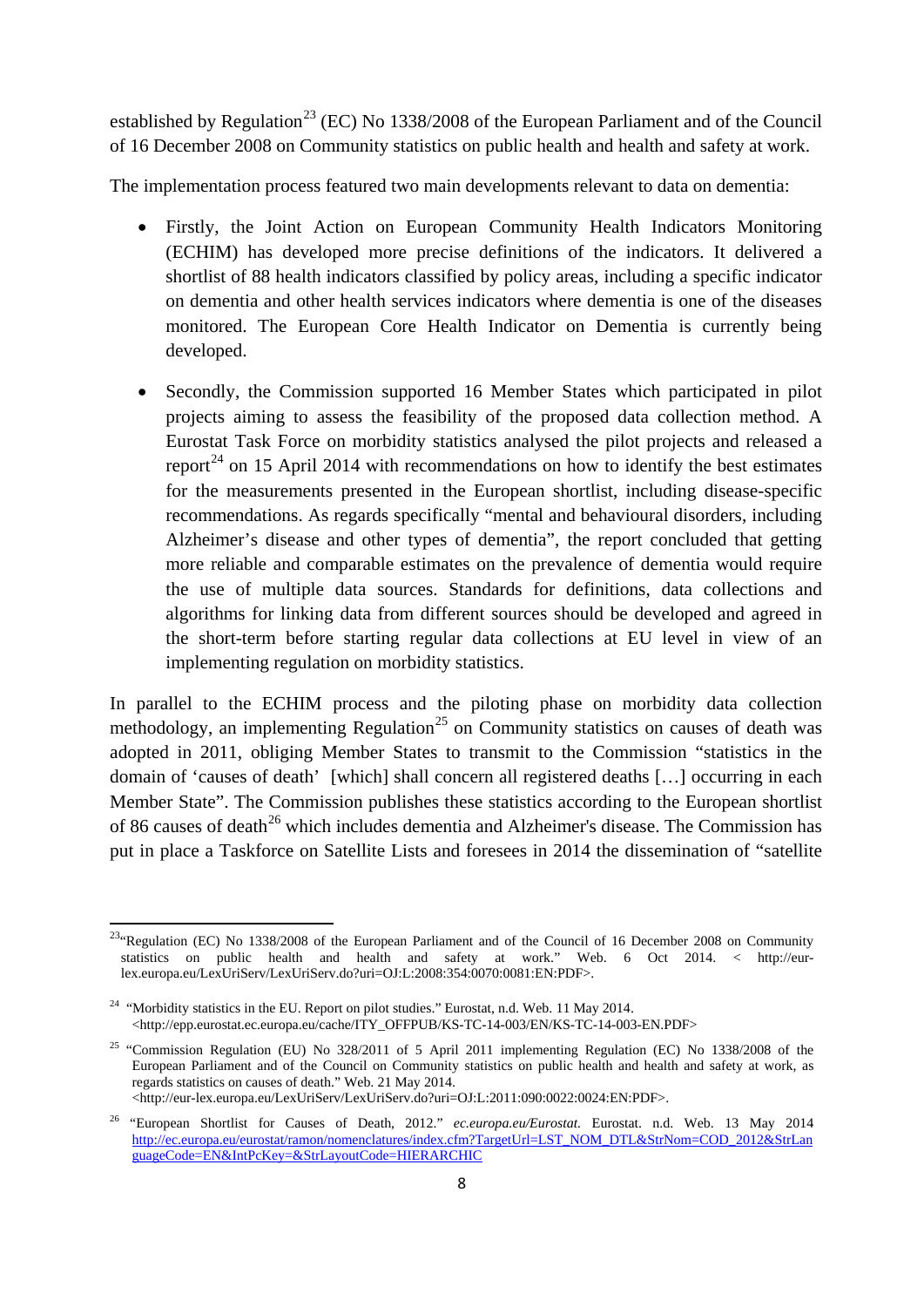lists<sup>"[27](#page-11-0)</sup> of causes of death with specific diseases grouped together. One selected list is "Deaths" related to dementias including Alzheimer's disease".

The Commission also supported the development and implementation of an automated coding system for the standardisation of the selection of the underlying cause of death (IRIS, 2009 - 2011) in the Member States to improve comparability through a multiple causes of death approach. This would benefit data on dementia where morbidity can be complex and not adequately represented by the causes of death statistics as such. Finally, the Commission is currently supporting projects on electronic certification of causes of death which are paving the road for more timely and better quality statistics on causes of death and possibly to a comprehensive approach in the context of e-Health.

### **2.2.2. Improving coordination of research**

The understanding of dementia conditions is still very limited. A key objective of the strategy was to support further European research in this field and to strengthen the coordination of Member States' research efforts through a pilot Joint Programming initiative on combating neurodegenerative diseases.

### *Seventh Framework Programme for Research and Technological Development 2007-2013*

Research on dementia and neurodegenerative diseases was a priority in the Seventh Framework Programme for Research and Technological Development (FP7) 2007-2013, which allocated more than EUR 555 million in funding for this purpose. EUR 327 million of this total went specifically to supporting research on Alzheimer's disease. This considerable funding has translated into approximately 300 projects contributing towards the overall goal of improving the quality and timeliness of the diagnosis, treatment, and quality of life of people with dementia and their caregivers.

Furthermore, the FP7-funded Human Brain Project<sup>28</sup>, which started in 2013, works on aggregating existing data and generating new knowledge in neuroscience with the overarching objective of delivering models for human brain functioning. The Human Brain Project is a 10 year Flagship initiative with foreseen funding of around EUR 100 million per year. Eventually, this will allow developing new in-silico approaches to design and test treatments for brain diseases.

<span id="page-11-0"></span><sup>27</sup> The satellite lists contains data on specific public health themes which are of high political relevance, such as amenable and preventable deaths, transport accidents, infant deaths, deaths related to dementias and Alzheimer's disease, and deaths related to infectious diseases. Thus, they provide complementary information to the statistics according to the standard European shortlist on causes of death.

<span id="page-11-1"></span><sup>&</sup>lt;sup>28</sup> "Overview." Human Brain Project, n.d. Web. 20 May 2014. <https://www.humanbrainproject.eu/>.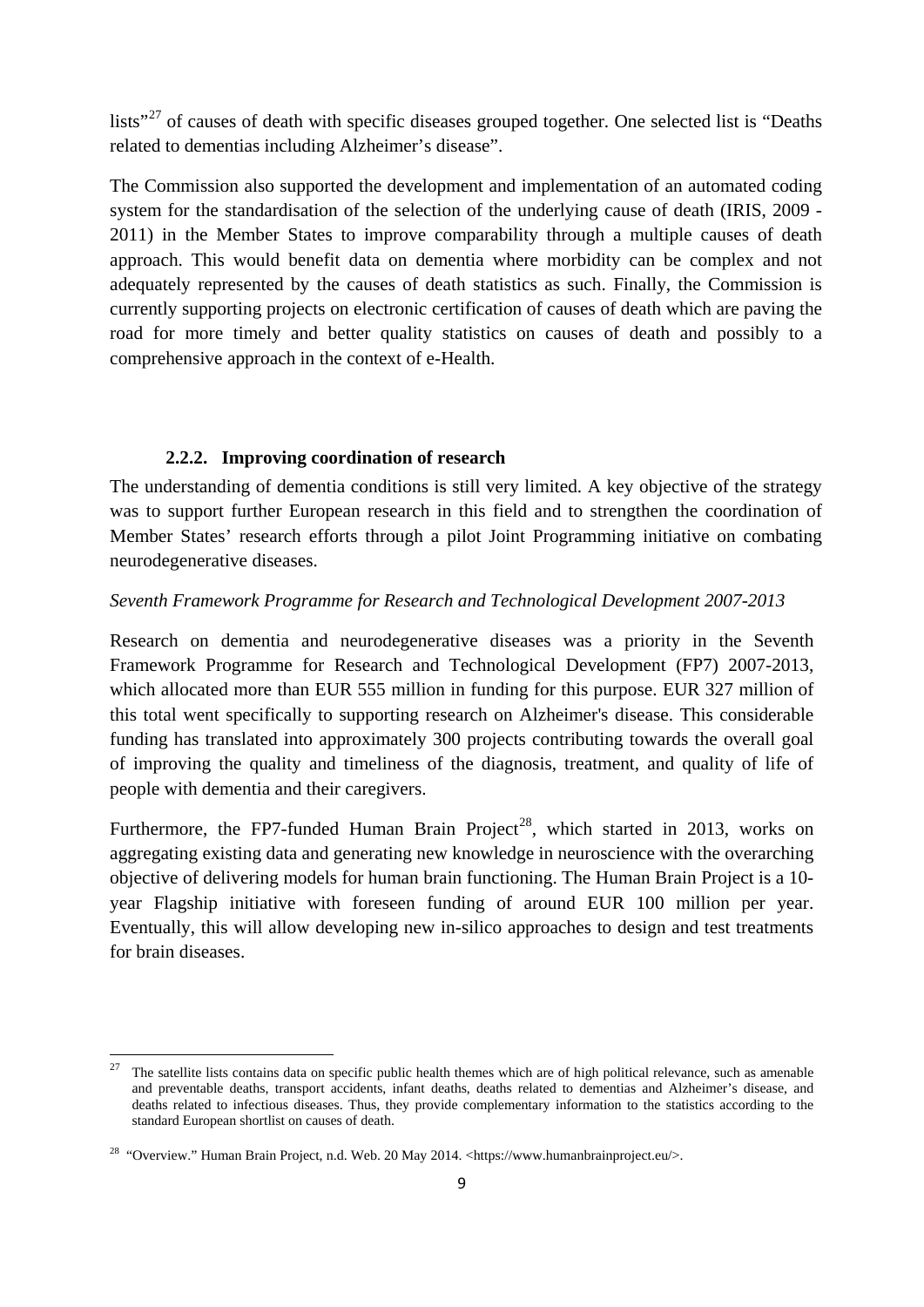In addition, research on Alzheimer's disease benefited from the support of the Innovative Medicines Initiative (IMI) Joint Undertaking<sup>[29](#page-12-0)</sup>, a public-private partnership between the EU and the pharmaceutical industry launched in 2008. For example, the EUR 56.4 million European Medical Information Framework (EMIF) project<sup>[30](#page-12-1)</sup> endeavours to facilitate access to medical and research data, including data on Alzheimer's disease, by creating an information framework of patient-level data.

#### *Joint Programming Initiative on Neurodegenerative Diseases*

Further to promoting research on neurodegenerative diseases and dementia, the European Union has supported better coordination of national research efforts through the launch in 2008 of the Joint Programming Initiative on Neurodegenerative Diseases (JPND). The JPND is a Member States-led initiative striving for a common research strategy and alignment of national programmes. Comprising 28 countries, including non-EU countries such as Canada, it is the largest global research initiative in the field of neurodegenerative diseases. The JPND approved a common Strategic Research Agenda on neurodegenerative disorders. It highlights as priorities: finding causes, developing cures, and improving care and structures for those with neurodegenerative diseases in a more strategic and effective way. Since 2011, approximately EUR 68.5 million have been committed for actions, mainly joint translational calls.

In December 2013 the JPND published a call for proposals on 'Cross-Disease Analysis of Pathways related to Neurodegenerative Diseases' and on 'Pilot Studies on Preventive Strategies related to Neurodegenerative Diseases'. The outcomes of the resulting projects are expected to contribute significantly to the goals of the EU initiative by providing more insight into the pathophysiological mechanisms of neurodegenerative diseases.

#### *Horizon 2020, the EU Framework Programme for Research and Innovation*

Building on the results of FP7, the new EU Framework for Research and Innovation - Horizon 2020 will offer a range of opportunities to address dementia as a societal and health challenge. With an indicative budget close to EUR 1.2 billion, the Work Programme for 'Health, demographic change and wellbeing' 2014-2015 includes calls such as 'Understanding health, ageing and disease: determinants, risk factors and pathways', 'New therapies for chronic, non-communicable diseases', and 'Comparing the effectiveness of existing healthcare interventions in the elderly', all of which are of direct relevance for research on dementia. The Work Programme also calls for the development of innovative treatments and technologies and opens new opportunities for exploring ICT-based approaches to self-management of health.

1

<span id="page-12-0"></span><sup>&</sup>lt;sup>29</sup> "Mission." The Innovative Medicines Initiative, n.d. Web. 20 May 2014. <http://www.imi.europa.eu/>.

<span id="page-12-1"></span><sup>&</sup>lt;sup>30</sup> "European Medical Information Framework. Summary." Innovative Medicines Initiative, n.d. Web. 20 May 2014. <http://www.imi.europa.eu/content/emif>.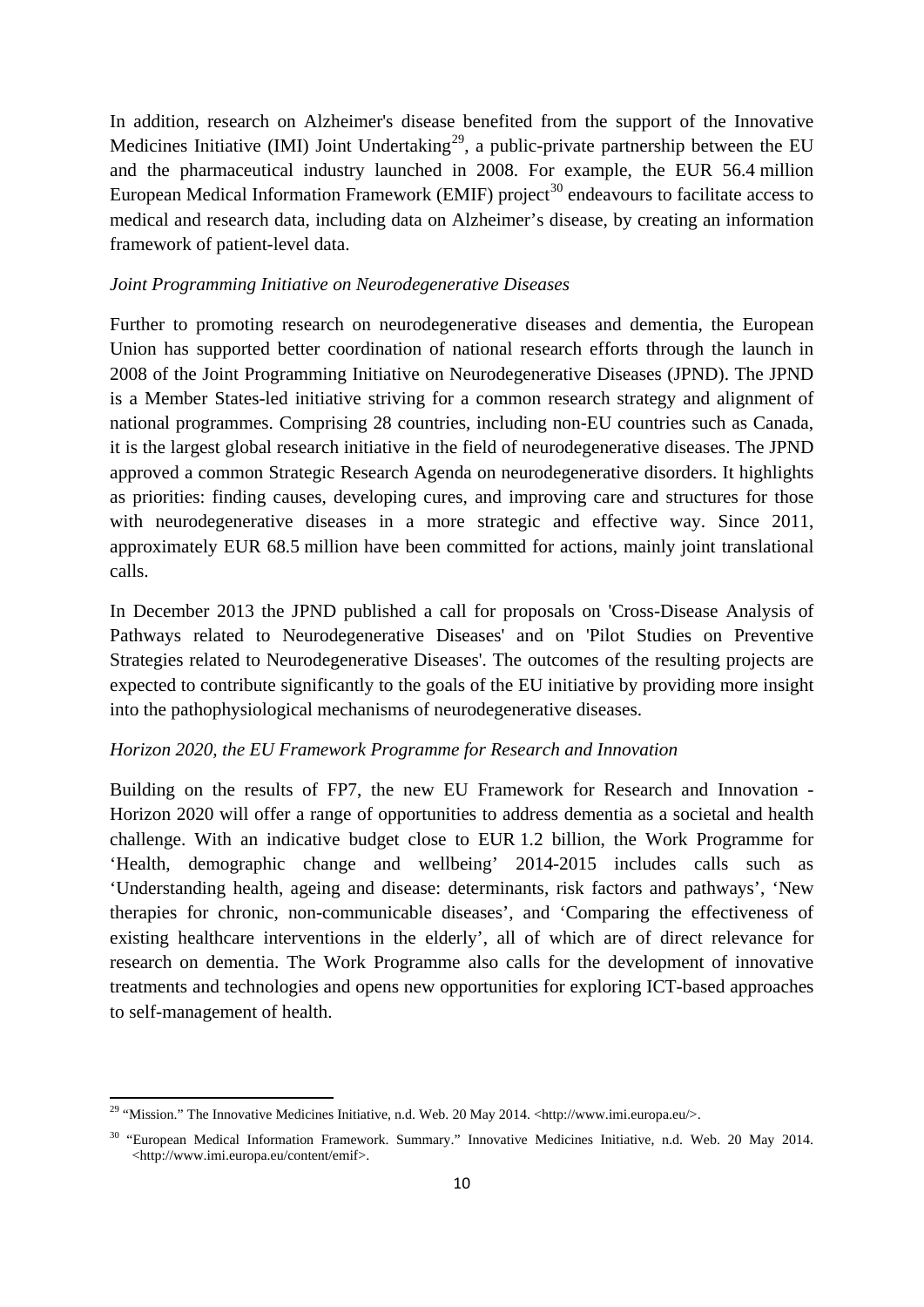Always under the 'Health, demographic change and wellbeing' 2014-2015 Work Programme, support will be provided to the European Innovation Partnership on Active and Healthy ageing, with a topic calling for proposals that would coordinate support for the action plans and promote the development of new ones.

Other parts of Horizon 2020 may provide further opportunities. The 'Excellent science' priority offers support for research on technologies and ways to improve the autonomy of people with dementia as well as support to individual researchers through the European Council Research grants and the Marie Skłodowska-Curie actions. The 'Industrial leadership' priority calls for the development of technologies, e.g. ICT, nanotechnologies, biotechnology, that would help implement solutions to societal challenges, including those of health and care.

Furthermore, under the second Innovative Medicines Initiative<sup>[31](#page-13-0)</sup> (IMI2), neurodegenerative diseases have been identified as one of the health areas most urgently needing academiaindustry partnering. The main research axes identified are: target validation and biomarker development, adoption of innovative clinical trial paradigms, innovative medicines and patient-tailored adherence programmes $^{32}$  $^{32}$  $^{32}$ .

#### **The key achievements on this objective:**

- An improved estimate of the prevalence of dementia in the EU-population and the development of a Toolbox for Antipsychotics Limitation in Dementia (Joint Action ALCOVE) and progress in integrating dementia into the EU-public health statistics;
- Major investments into research on dementia under the Seventh Framework Programme for Research and Technological Development (FP7) 2007-2013; Setting up in 2008 of the Joint Programming Initiative on Neurodegenerative Diseases (JPND), which agreed on a common Research Strategy.

#### **2.3. Best practices for care of people with dementia**

Some of the overarching objectives of the Communication were to support the exchange of best practices between Member States on issues related to the care given to people with dementia, to develop quality frameworks for medical and care services for people with dementias, and to empower patient organisations.

*Activities and findings of the Joint Action ALCOVE*

<span id="page-13-0"></span><sup>31</sup> "IMI2." Innovative Medicines Initiative, n.d. Web. 22 May 2014. <http://www.imi.europa.eu/content/imi-2>.

<span id="page-13-1"></span><sup>&</sup>lt;sup>32</sup> "The right prevention and treatment for the right patient at the right time. Strategic Research Agenda for Innovative Medicines Initiative 2." Innovative Medicines Initiative, n.d. Web. 22 May 2014. <http://www.imi.europa.eu/sites/default/files/uploads/documents/IMI2\_SRA\_March2014.pdf>.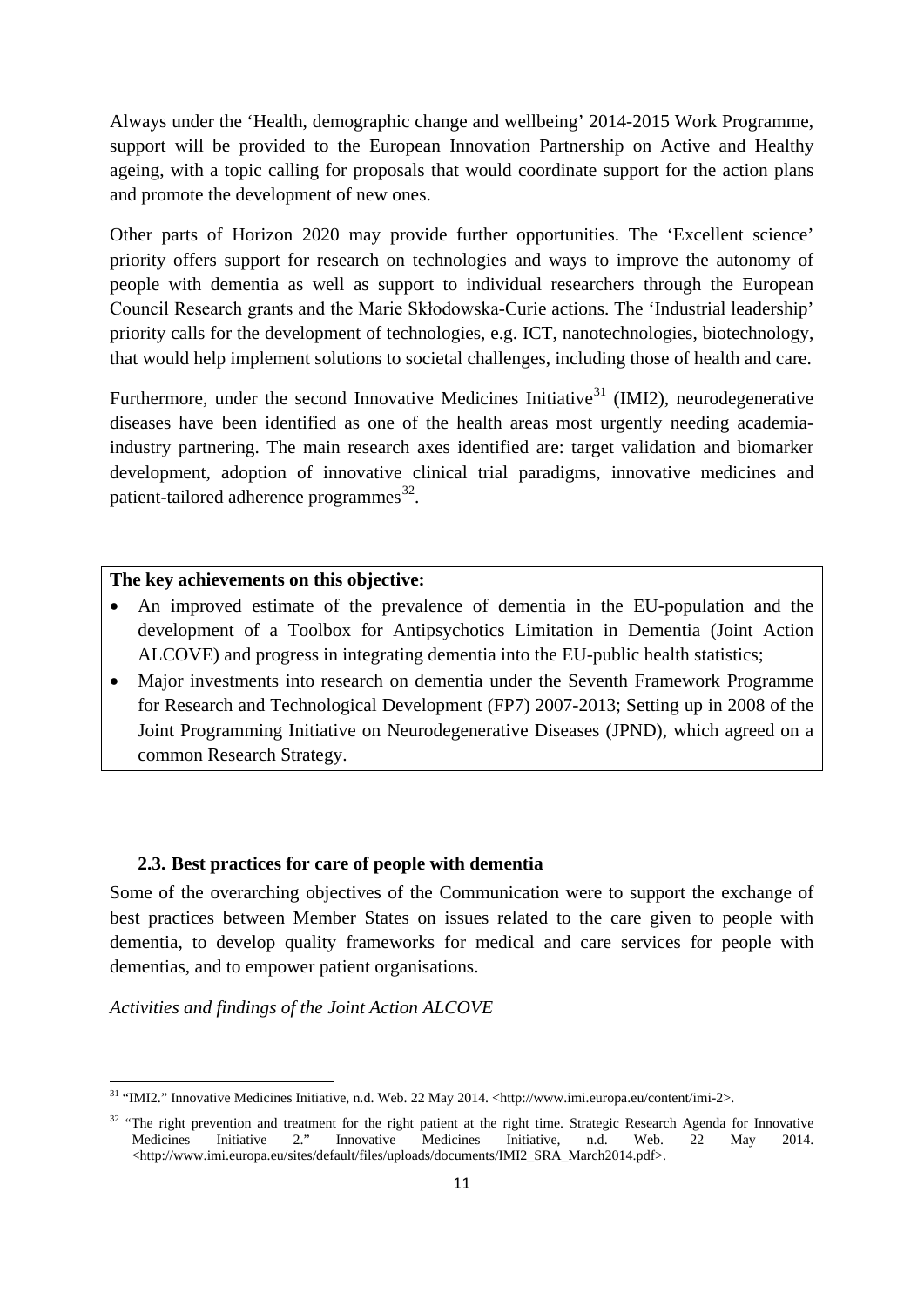The Joint Action work package 'Support systems for behavioural and psychological symptoms of dementia (BPSD)' analysed the availability and efficacy of organisational structures and service models for BPSD management at home, in hospitals and care homes.

The resulting recommendations stressed that it is crucial to develop ambulatory structures and care organisations in order to prevent and manage BPSD at an early stage and thus enhance the person's possibilities to live at home as long as possible. Such structures could be mobile teams with specific skills for the caring of BPSD and semi-urgent consultation for BPSD at the hospital or via telemedicine to ensure a quick response and prevent hospitalisation. Furthermore, it has been demonstrated in several countries that dedicated units for diagnosis, care and orientation for BPSD in nursing homes and hospitals are helpful to dementia patients. Their development should be continued.

In terms of individualised patient and carer interventions, it was found that psychosocial interventions are essential as they are effective when dealing with behavioural disorders and safer than antipsychotic drugs. In particular psycho-educational programmes and multicomponent interventions are effective in preventing BPSD and delaying institutionalisation.

These findings of the Joint Action show that patients, family members who provide care for persons with dementia and health professionals need to have access to education on dementia care and its psychological aspects. Guidelines on BPSD management and the side effects of antipsychotic medication should be available and disseminated. Quality and safety programmes focused on the limitation of antipsychotic drugs would be beneficial and complementary to the management of BPSD. In conclusion, the Joint Action ALCOVE encouraged Member States to develop public health approaches for behavioural and psychological symptoms of dementia.

#### *EU-policy activities on long-term care*

As a chronic condition, dementia requires long-term care. As a strand of social protection, long-term care provision is a Member State responsibility. While EU countries set their own level of ambition in long-term care provision, they have also agreed in the context of the Open Method of Coordination common objectives on the accessibility, quality and financial sustainability of long-term care. The objectives guide the collaboration between Member States on long-term care issues, which takes place in the Social Protection Committee.

A report entitled "A good life in old age? Monitoring and Improving Quality in Long-term Care", published by the OECD in June 2013 and co-financed by the Commission, supports this work with Member States and focuses on three aspects generally accepted as critical to quality care: effectiveness and care safety, patient-centredness and responsiveness, and care coordination. The report concludes that having external regulatory controls is the best approach for having assurance of quality, while market-based and care co-ordination approaches are more appealing options for providing incentive for consumers, providers and payers.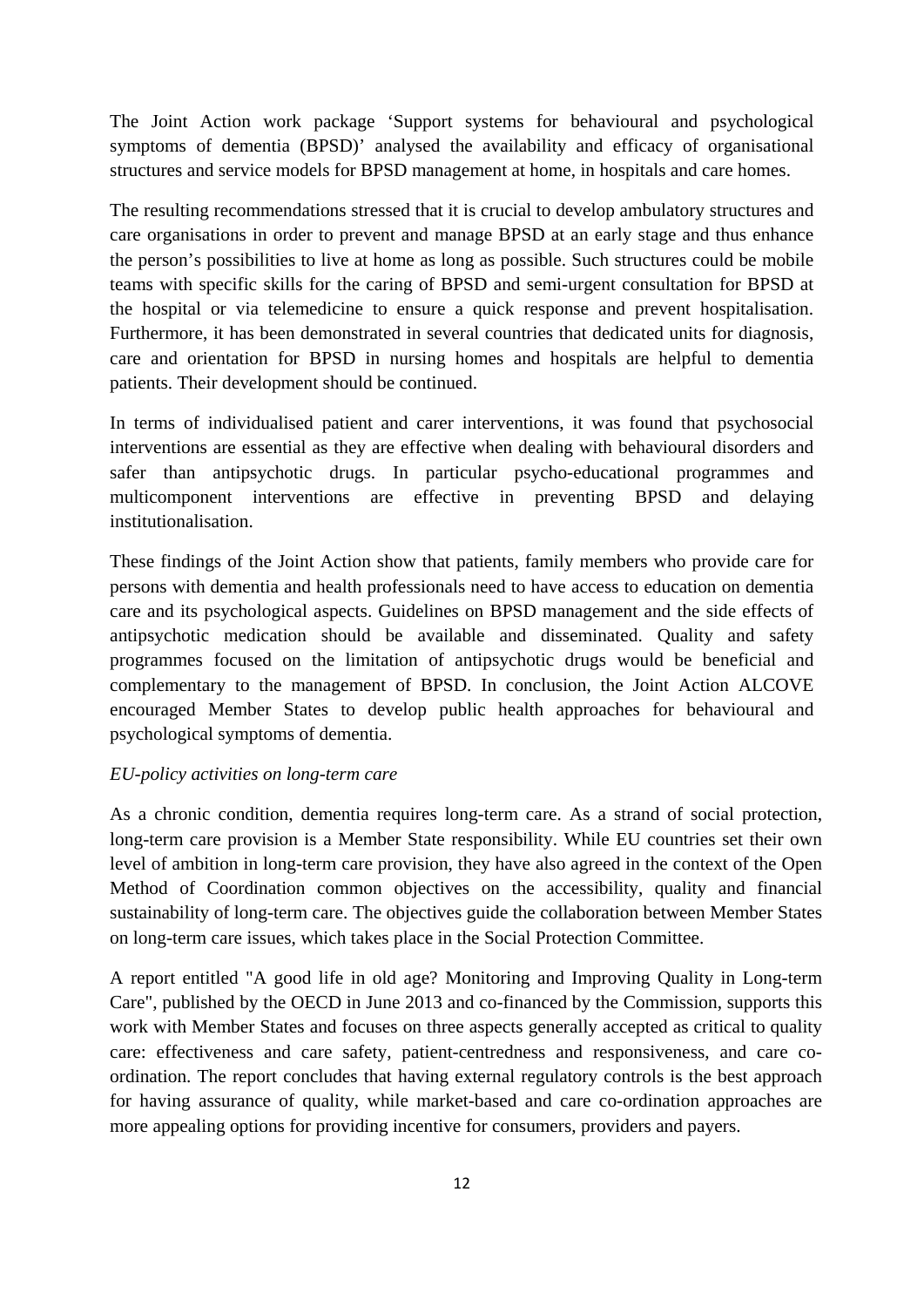#### *Empowerment of patient organisations*

On the basis of its annual open calls for proposals under the second EU-Health Programme 2008-2013, the Commission has provided co-funding to the patient organisation Alzheimer Europe<sup>[33](#page-15-0)</sup> through operational grants and financial support for annual conferences. The annual  $\arctan \frac{1}{2}$  have further promoted the active participation of civil society in health policy work on dementia.

#### **The key achievements on this objective:**

- Development of recommendations on the organisation of care and structures for persons experiencing behavioural and psychological symptoms of dementia (BPSD) (Joint Action ALCOVE);
- Development of a common understanding on the quality of social services through the adoption by the Social Protection Committee of 'A Voluntary European Quality Framework for Social Services'. The Quality Framework also covers social services for persons with dementia and their carers. Its implementation is voluntary.
- Empowerment of patient organisations through co-funding of Alzheimer Europe from the Second EU-Health Programme 2008-2013.

### **2.4. Respecting the rights of people with dementia**

*Activities and findings of the Joint Action ALCOVE*

The Joint Action ALCOVE stressed the principle from an ethical perspective that the right balance must be struck between the autonomy of the person living with dementia and the protection of that person and his or her environment. In order to achieve this, it identified a set of recommendations for the assessment of the competence of people with dementia and the drawing up and use of advance directives by persons living with dementia. Four different models for the competence assessment are presented. Advance directives are statements intended to govern healthcare and related decision-making, should their authors lose decisional capacity in the future. Fifteen Member States have specific legislation regarding advance directives. Ten of them were approved after 2005. The Joint Action ALCOVE developed specific recommendations regarding the context of such advance directives, their content, validity and applicability.

*Implementing the UN Convention on the Rights of Persons with Disabilities (CRPD)*

<span id="page-15-0"></span><sup>33</sup> http://www.alzheimer-europe.org/

<span id="page-15-1"></span><sup>34</sup> http://www.alzheimer-europe.org/Conferences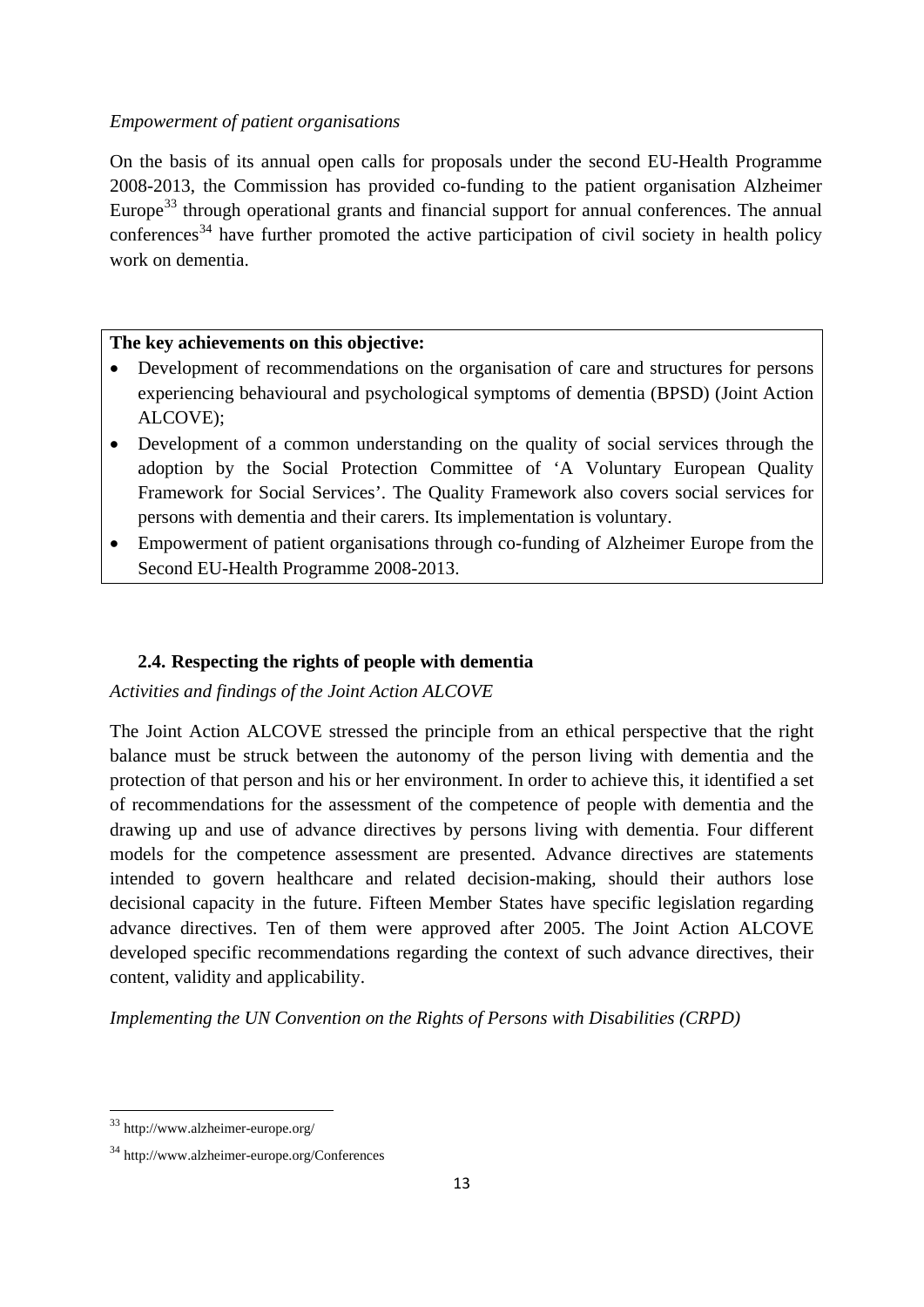The EU ratified in 2010 the UN Convention on the Rights of Persons with Disabilities  $(CRPD)^{35}$ . Most EU Member States are also party to the Convention. The Convention recognises that disability is a diverse and evolving concept and results from the interaction between a person with impairments, including those linked to chronic conditions like dementia, and barriers that hinder the full and effective participation of people in society on an equal basis with others. It thus marks a paradigm shift from a medical model of disability to a distinct human rights-based approach.

Its purpose is to promote, protect and ensure the full and equal enjoyment of all human rights and fundamental freedoms by all persons with disabilities. In particular Article 19 of the Convention recognises the right of people with disabilities to live independently and be included in the community. It thus obliges state parties to ensure that people with disabilities, including those resulting from dementia, have access to a range of in-home, residential and other community support services, including personal assistance, necessary to support living and inclusion in the community, and to prevent isolation or segregation.

The Commission actions to tackle the existing barriers and promote the effective implementation of the Convention are set out in the European Disability Strategy  $2010$ - $2020^{36}$ , adopted in 2010 as the successor of the Disability Action Plan 2003-2010. The actions cover areas as diverse as accessibility, participation, employment, education, social protection and health.

### *Preventing elder abuse*

Further activities were carried out in the field of prevention of elder abuse, particularly concerning elderly citizens in need of long-term care and assistance. Two calls for proposals originally initiated by the European Parliament, on Preventing Elder Abuse were launched in 2009 and  $2010$ .<sup>[37](#page-16-2)</sup> The overarching aim was to improve the understanding of the problem, to look at existing mechanisms and tools for prevention, and to develop options for improving their implementation. Key deliverables from the projects included proposals for a reference framework<sup>[38](#page-16-3)</sup> of measures and instruments for effective prevention of elder abuse, proposals for a monitoring framework<sup>[39](#page-16-4)</sup> to recognise and assess elder abuse in long-term care, and for a framework $40$  for long-term care services designed to implement the existing recommendations

1

<span id="page-16-0"></span><sup>&</sup>lt;sup>35</sup> "United Nations Convention on the Rights of Persons with Disabilities". European Commission, n.d. Web. 5 Aug. 2014 [<http://ec.europa.eu/justice/discrimination/disabilities/convention/index\\_en.htm>](http://ec.europa.eu/justice/discrimination/disabilities/convention/index_en.htm) and the Report on the implementation of the UN Convention on the Rights of Persons with Disabilities (CRPD) by the European Union, SWD(2014) 182 final available at: [http://ec.europa.eu/justice/discrimination/files/swd\\_2014\\_182\\_en.pdf](http://ec.europa.eu/justice/discrimination/files/swd_2014_182_en.pdf)

<span id="page-16-1"></span><sup>36</sup> COM/2010/0636 final, available at[: http://eur-lex.europa.eu/legal](http://eur-lex.europa.eu/legal-content/EN/TXT/?qid=1401271644100&uri=CELEX:52010DC0636)[content/EN/TXT/?qid=1401271644100&uri=CELEX:52010DC0636](http://eur-lex.europa.eu/legal-content/EN/TXT/?qid=1401271644100&uri=CELEX:52010DC0636) and the list of actions for 2010-2015 SEC(2010) 1324 final, available at:<http://eur-lex.europa.eu/LexUriServ/LexUriServ.do?uri=SEC:2010:1324:FIN:en:PDF>

<span id="page-16-2"></span><sup>&</sup>lt;sup>37</sup> Call for proposals VP/2009/014 and Call for proposals VP/2010/015

<span id="page-16-3"></span><sup>38</sup> http://www.forumseniorov.sk/Leaflet - How to prevent elder abuse.pdf

<span id="page-16-4"></span><sup>39</sup> http://www.milcea.eu

<span id="page-16-5"></span><sup>40</sup> http://www.wedo-partnership.eu/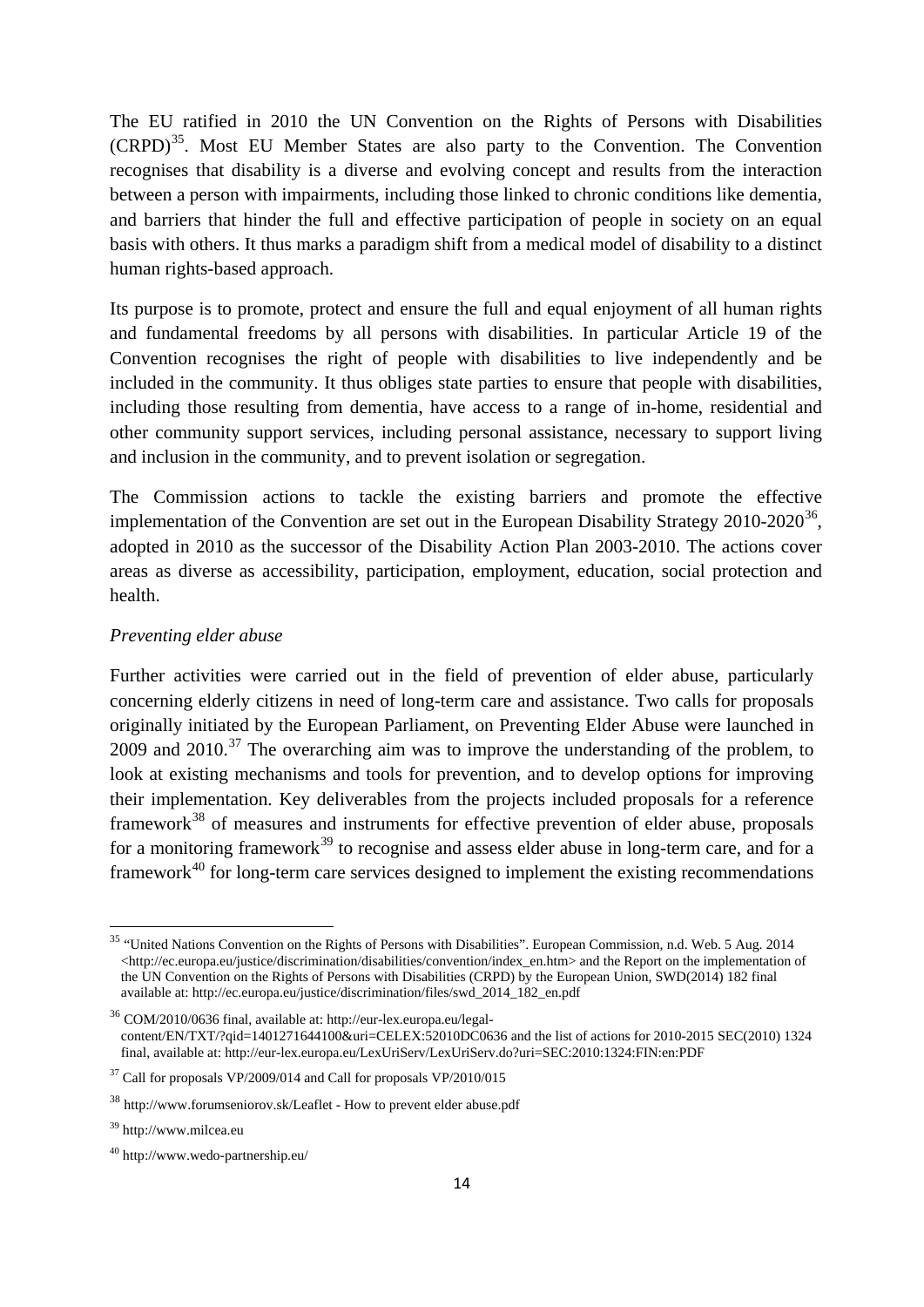and charters at national and European level on the rights of older people in need of long-term care and assistance.

## *Creation of a European network for the rights and dignity of people with dementia*

In 2009, the patient organisation Alzheimer Europe established the European Dementia Ethics Network<sup>[41](#page-17-0)</sup> as a European network for the rights and dignity of people with dementia. Its creation was funded through an initial grant from the German Ministry of Health, and its following activities were funded as part of the operating grants which Alzheimer Europe had received from the EU-Health Programme 2008-2013.

With the help of working groups and based on literature reviews, the network developed consensus statement positions on:

- The use of assistive technology in 2010
- The ethics of dementia research in 2011
- The ethical issues linked to restrictions of freedom of people with dementia in 2012
- The ethical issues linked to the perceptions and portrayal of dementia and people with dementia in 2013.

The findings of the literature review and the consensus statements were published on an annual basis.

### **The key achievements on this objective**

- Based on existing models in Member States, the development of recommendations for the assessment of the competence of people living with dementia and for advance directives (Joint Action ALCOVE);
- The development of activities to implement the UN Convention on the Rights of Persons with Disabilities and the EU Disability Action Plans 2003-2007 and 2010-2020;
- The creation of the European Dementia Ethics Network as a European network for the rights and dignity of people with dementia (Alzheimer Europe)

# **3. Developments in Member States' activities in the field of dementia**

The implementation actions at EU level described in this report have ultimately aimed to support Member States in their efforts to improve the health and quality of life of dementia sufferers and their families by ensuring effective and efficient recognition, prevention, diagnosis, treatment, care, and research for Alzheimer's disease and other dementias. When the EU initiative was adopted in 2009, only one Member State, France, had a national plan on dementia while currently there are seven - Belgium, the Czech Republic, Denmark, Finland,

 $\overline{a}$ 

<span id="page-17-0"></span><sup>41</sup> http://www.alzheimer-europe.org/Ethics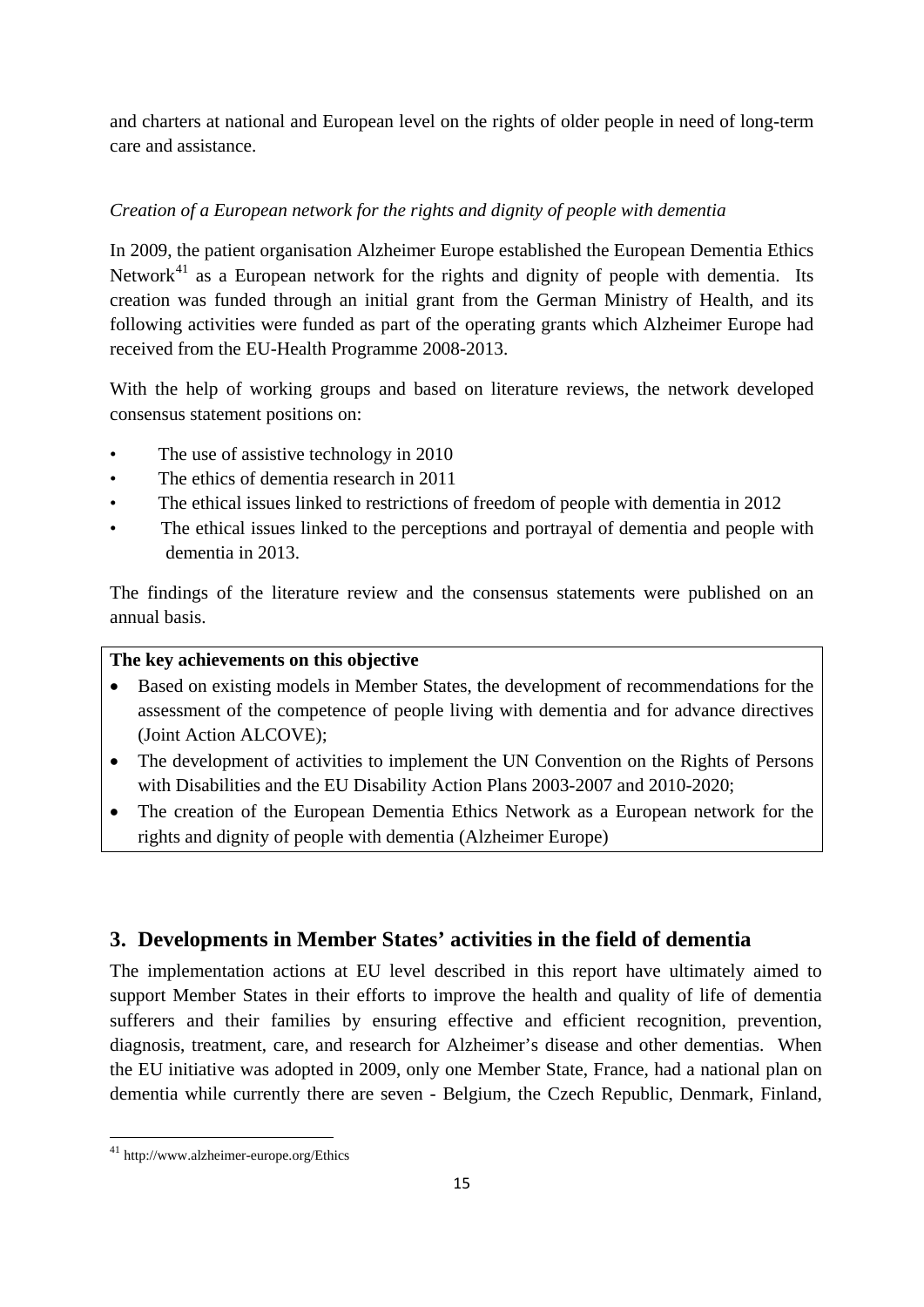France, Luxembourg, the United Kingdom (and Norway)<sup>[42](#page-18-0)</sup>. In order to obtain a better understanding of the extent to which the EU initiative has positively influenced and supported developments at national level, a survey was undertaken by Member States' Ministries of Health in the spring of 2014.

According to the survey results, several Member States, including Cyprus, Greece, Ireland, Italy, Malta, Portugal, Slovenia, Spain and Sweden are currently working on strategies dedicated to dementia and are in various stages of their development. For example, a public consultation is currently running on the 'National Dementia Strategy Malta 2015 - 2023' and the strategy is expected to be published in October 2014. At the same time, Sweden has just started to work on what is foreseen to be a national plan on dementia and neuro-degenerative diseases covering 2015 - 2018.

Certain countries – such as Croatia, Estonia, Germany, Latvia, Netherlands and Sweden - have no dedicated national strategies in place but dementia is included in other relevant strategies and plans. For example Estonia has an 'Active Ageing Development Plan 2013 - 2020' striving to relieve the burden on people who are looking after their elderly family members. In addition, an Estonian national plan on 'Special Care Services 2014 - 2020' is currently being developed with the goal to improve the care services, including specific actions on services for elderly people with dementia.

### **Member States priorities**

 $\overline{a}$ 

The dedicated national strategies/plans already in place, as well as the ones currently in development, strive for a global and integrated approach to the patient pathway looking at both health and social services. Specific operational objectives vary from one national context to another, but they generally cover prevention and early diagnosis; improvement of treatment, institutional and home care; post-diagnostic support for dementia sufferers; support for formal and informal caregivers and respect for the rights of dementia patients.

Examples of national priorities aiming at the convergence of dementia services and support range from creating a network of relevant state and private institutions in the Czech Republic, to the elaboration of a "two-level diagnosis" standard in Luxembourg (consisting of a level one diagnosis at the GP level and a more thorough level two diagnosis with neuropsychological, radiological and biological assessment) and the possible introduction of a "night guard" service to support family caregivers, to the "[pooled] efforts for all neurodegenerative diseases" in France. The UK explicitly mentions improving research on dementia as a priority, in line with the objectives of the 'Global action against dementia' process launched at the G8 summit in December 2013.

### **The influence of the European initiative on Member States' policies**

It is difficult to measure the extent to which the EU initiative has influenced and supported activities at national level. However, the fact that 16 Member States have adopted national

<span id="page-18-0"></span> $42$  According to Member States responses to the survey and information from Alzheimer Europe.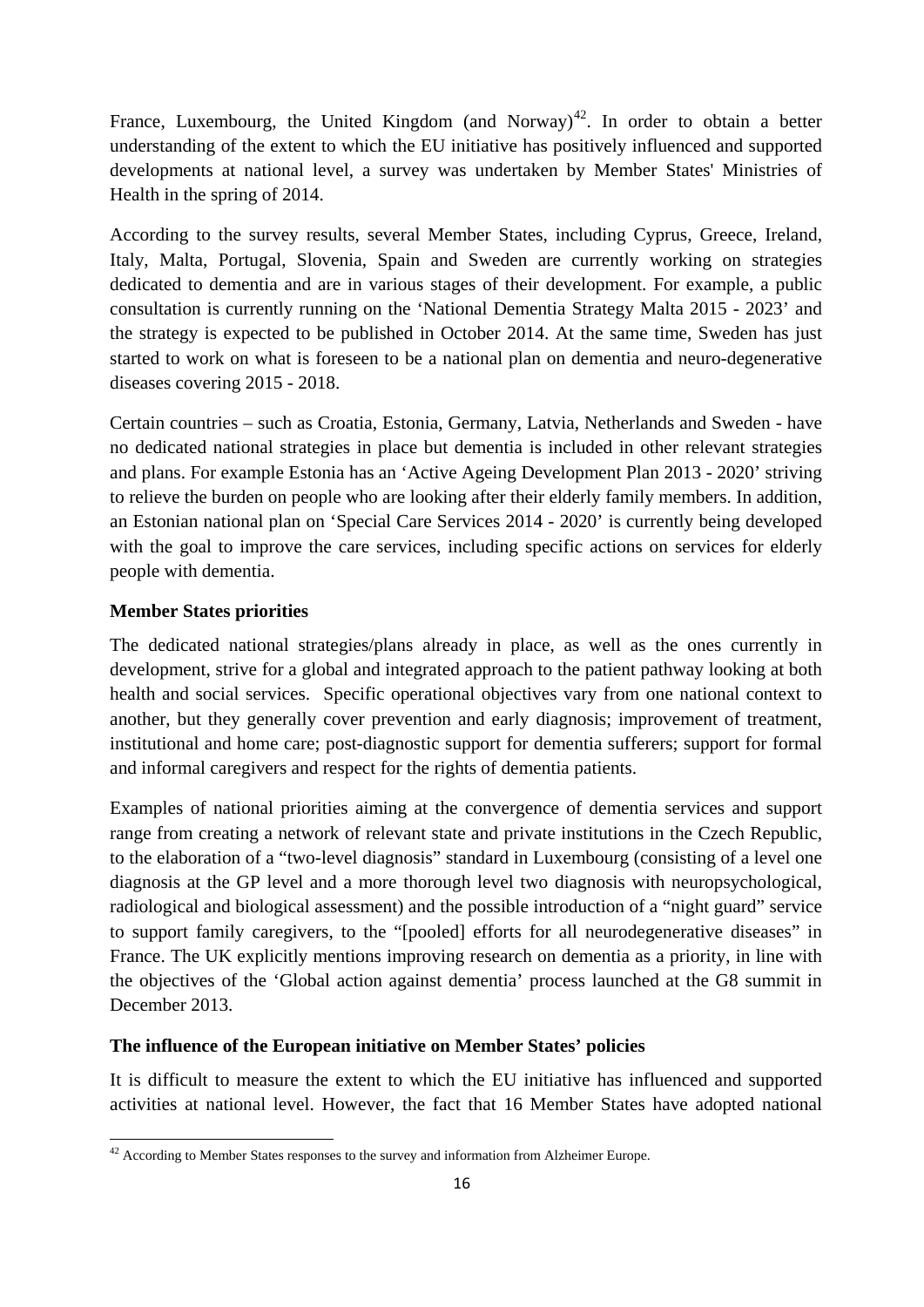plans or strategies on dementia (which in some cases also cover other neurodegenerative disorders) or are developing them since the adoption of the Commission's Communication in 2009 suggests that the European initiative on Alzheimer's disease and other forms of dementia had an influence on policy actions in this field in a significant number of countries.

Some responses to the survey which the Commission undertook provided concrete examples of the positive influence of the EU initiative. For example, Malta has pointed out that the EU actions in the field "have made it possible for the Maltese government to increase its interest in the health and social aspects of dementia". Latvia has commissioned educational material and organised training for health professionals in line with the Joint Action ALCOVE recommendations. Furthermore, the Latvian participant in the Joint Action used ALCOVE recommendations in his meeting with the Public Health Commission of the Latvian Parliament, resulting in the adoption of an updated list of reimbursed medications for people with dementia.

### **4. Global dimension of EU action on dementia**

On 11 December 2013, the UK Presidency of the G8-Group organised a Summit of Health Ministers on Dementia. European Health Commissioner Tonio Borg participated in the event. In the resulting declaration<sup>[43](#page-19-0)</sup>, the G8-Ministers of Health committed themselves to, inter alia: call for greater innovation; to strive to identify a cure or a disease-modifying therapy for dementia by 2025 and to increase the amount of collective funding for dementia research; to work together, to share information about the funded research and to identify strategic priority areas.

A series of high-level forums were announced for 2014 as part of the "Global action against dementia' initiative, in partnership with the OECD, WHO, the European Commission, the EU Joint Programme on Neurodegenerative Disease (JPND), and civil society<sup>44</sup>.

### **5. Conclusions**

**.** 

The Commission's Communication on a 'European initiative on Alzheimer's disease and other dementias' has prompted a significant number of activities on dementia at EU-level and in Member States.

<span id="page-19-0"></span><sup>43</sup>https://www.gov.uk/government/uploads/system/uploads/attachment\_data/file/265869/2901668\_G8\_DementiaSummitDec laration\_acc.pdf

<span id="page-19-1"></span><sup>&</sup>lt;sup>44</sup> The first such Legacy Event on 'Finance and Social Impact Investment in Dementia' took place on 18-19 June 2014 in London, organised by the United Kingdom.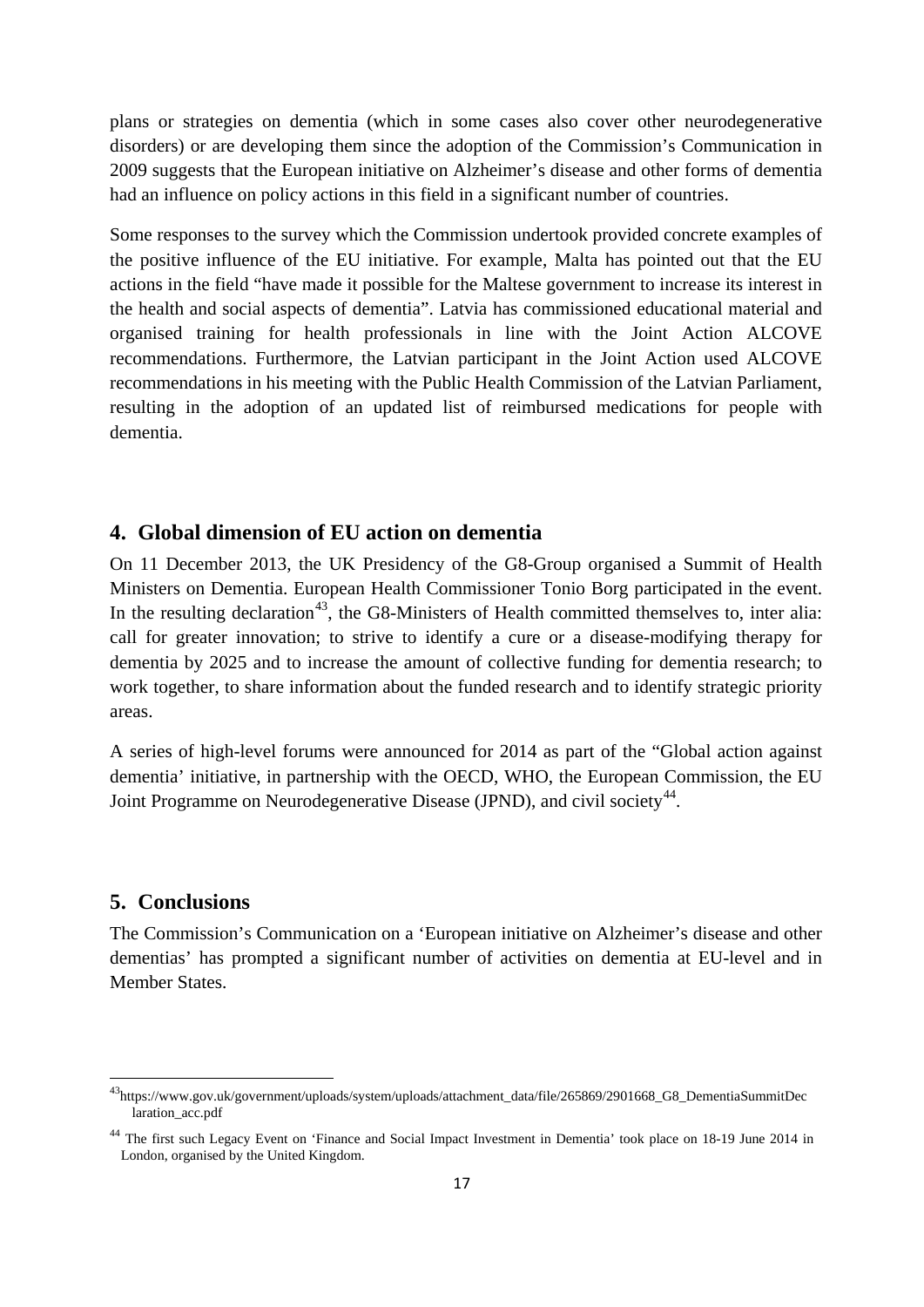The Communication set out four strategic objectives concerning the early diagnosis of dementia, the need to build upon epidemiological knowledge and coordinate research, best practices for caring for people with dementia and respecting the rights of people with dementia.

Key to implementing the initiative was the Joint Action ALCOVE, carried out between 2011 and 2013 under the leadership of France, with support from the EU-Health Programme. The Joint Action addressed all four objectives of the initiative. It promoted the coordination and cooperation between the participating Member States on these issues. All participating countries could benefit from the Joint Action, and smaller Member States could benefit from pooling their resources with other countries. The Joint Action has led to the creation of networks, which can be expected to continue their activities. Most importantly, the Joint Action has delivered findings, recommendations and toolkits that will provide concrete guidance for future actions in the field of dementia at EU and Member States level.

The Commission's initiative has also inspired the development of actions on dementia across the various EU's own policy areas:

The European Innovation Partnership on Active and Healthy Ageing (EIP AHA), which brings together key stakeholders to work collectively towards innovation in health, has identified and disseminated good practices in preventing frailty and cognitive decline and in building environments that are "friendly" to ageing and dementias.

EU research and eHealth policies have made action on dementia one of their priorities and have provided major financial resources into research projects and improving the coordination of national research efforts. The model of the Joint Programming initiative on Neurodegenerative Disorders (JPND) is now being considered by the G7-Group as one of the possible models for strengthening research coordination at the global level.

Finally, there is evidence that the EU initiative has had an impact on Member States, for instance by prompting more than half of them to adopt national plans or strategies on dementia or to start work on them.

The European initiative has helped to counter the stigmatisation of dementia: it is now established as one of the biggest challenges that European societies face in the context of demographic change.

<span id="page-20-1"></span>Building on the successes and achievements of these activities since 2009, the Commission has launched action to:

- $\circ$  Maintain its coordination role<sup>[45](#page-20-0)</sup> in the development of the EU policy on dementia and to support Member States in their activities at national level
- o Take forward action at EU level by launching a second Joint Action on dementia under the Work Plan 2014<sup>[46](#page-20-1)</sup> of the Health Programme. It will build on the results of

<span id="page-20-0"></span>[<sup>45</sup>http://ec.europa.eu/transparency/regexpert/index.cfm?do=groupDetail.groupDetail&groupID=2984&NewSearch=1&NewS](http://ec.europa.eu/transparency/regexpert/index.cfm?do=groupDetail.groupDetail&groupID=2984&NewSearch=1&NewSearch=1) [earch=1](http://ec.europa.eu/transparency/regexpert/index.cfm?do=groupDetail.groupDetail&groupID=2984&NewSearch=1&NewSearch=1)